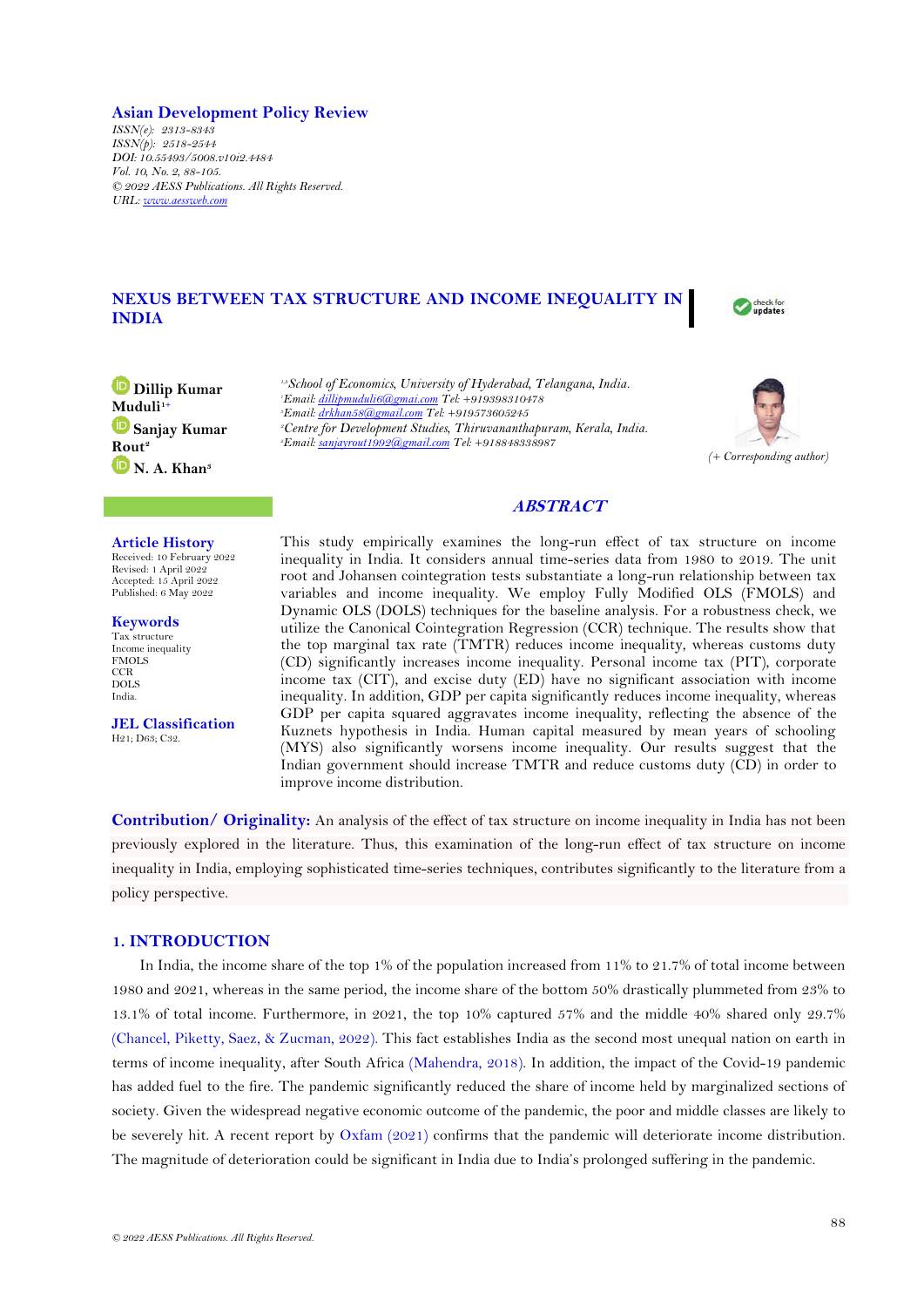The high income inequality might limit economic performance and stand as a barrier to accomplishing many sustainable development goals (SDGs). For instance, SDGs such as no poverty, zero hunger, gender equality, decent work and economic growth, and inequality reduction may not be realized within the stipulated time. This might happen because the purchasing power of the majority low-income class has declined in comparison to the minority high-income class, and the marginal propensity to consume (MPC) is relatively higher for the low-income class than the high-income class. Hence, severe income inequality might weaken economic performance [\(Stiglitz,](#page-17-1)  [2012\)](#page-17-1). Sustainable Development Goal 10 (SDG10) affirms that income inequality affects accessibility to factors like healthcare, food and nutrition, energy, education, water, and sanitation [\(Sarkodie & Adams, 2020\)](#page-17-2). Therefore, policies are urgently needed to reduce the income inequality in India. This study is highly significant from a policy perspective.

Rigorous policies are urgently required to ameliorate income distribution in India. Taxation is a conventional and direct policy to achieve income redistribution. In this context, this study addresses the questions: Do conventional prescriptions of taxation affect income inequality in India? Does taxation improve or worsen income distribution in India? Which tax parameter improves income distribution? Taxation, as a policy tool, has various economic objectives and develops over time. Initially, taxation was designed as an effective means of mobilizing revenue [\(Musgrave, 1959\)](#page-17-3). Furthermore, [Solow \(1956\)](#page-17-4) and [Swan \(1956\)](#page-17-5) considered taxation to be an exogenous variable in their seminal works and showed that changes in tax rates could shift the intercept of the Steady-State growth path. In light of a significantly widening income inequality worldwide, tax policies are designed to improve income distribution.

Taxation can affect income distribution either positively or negatively. Progressive taxes, such as individual income tax and corporate income tax, can ameliorate income distribution. They ensure a supplementary inclusive process of economic development [\(Kaldor, 1963\)](#page-16-1). Conversely, regressive taxes such as sales tax, VAT, customs duties, and excise duties are expected to deteriorate income distribution because of the higher burden they place on poor individuals. However, the effectiveness of taxes varies from country to country. The most debated issue is the effectiveness of tax policy in addressing income disparity in developing economies [\(Bird & Zolt, 2013\)](#page-15-1).

The effect of taxation on income inequality in developing countries is restrained by the considerable informal sector and the dearth of appropriate administrative systems [\(Mahon, 2009\)](#page-17-6). Similarly, [Martorano \(2016\)](#page-17-7) revealed the limited effect of taxation on income disparity through low average tax revenue (% of GDP), a higher segment of indirect taxes in total tax revenue (TTR), a lack of ability to tax top incomes, and an insignificant contribution of property taxes to TTR in Latin America. As a developing country, India has faced vast income inequality since the beginning of liberalization policies in the 1980s. The top 1% of income earners' share of the national income is 22%, while the top 10% earn 56% [\(Chancel & Piketty, 2019\)](#page-15-2). It is against this background that we attempt to assess the role of tax structure in affecting income inequality in India for the period 1980-2019.

In the Indian context, considering the degree of progressivity in PIT and examining the redistributive effects of income tax schedules by Atkinson's measure of inequality for 1985-86, [Nayak and Paul \(1989\)](#page-17-8) showed that a fall in marginal tax rate at the lower as well as the upper end of the income scale is likely to broaden the base. It also improves income redistribution more than the most progressive tax schedule. Using personal income tax data from 1961-62 to 1983-84, [Aggarwal \(1990\)](#page-15-3) claimed, using OLS regression, that given the income distribution, a rise (fall) in the tax level or tax progressivity increases (decreases) the redistributive impact of the tax. To the best of our knowledge, no single analysis has scrutinized the effect of tax structure on income inequality in India. This gap constitutes a substantial barricade to identifying the most promising tax policies for reducing inequality. With income inequality increasing, this gap motivates us to empirically investigate the effect of tax structure on income inequality in India from a policy perspective.

Considering tax structure, [Atkinson and Stiglitz \(1976\)](#page-15-4) maintained that equitable income distribution could be achieved through income tax alone and consumption taxes were not required for income distribution. [García-](#page-16-2)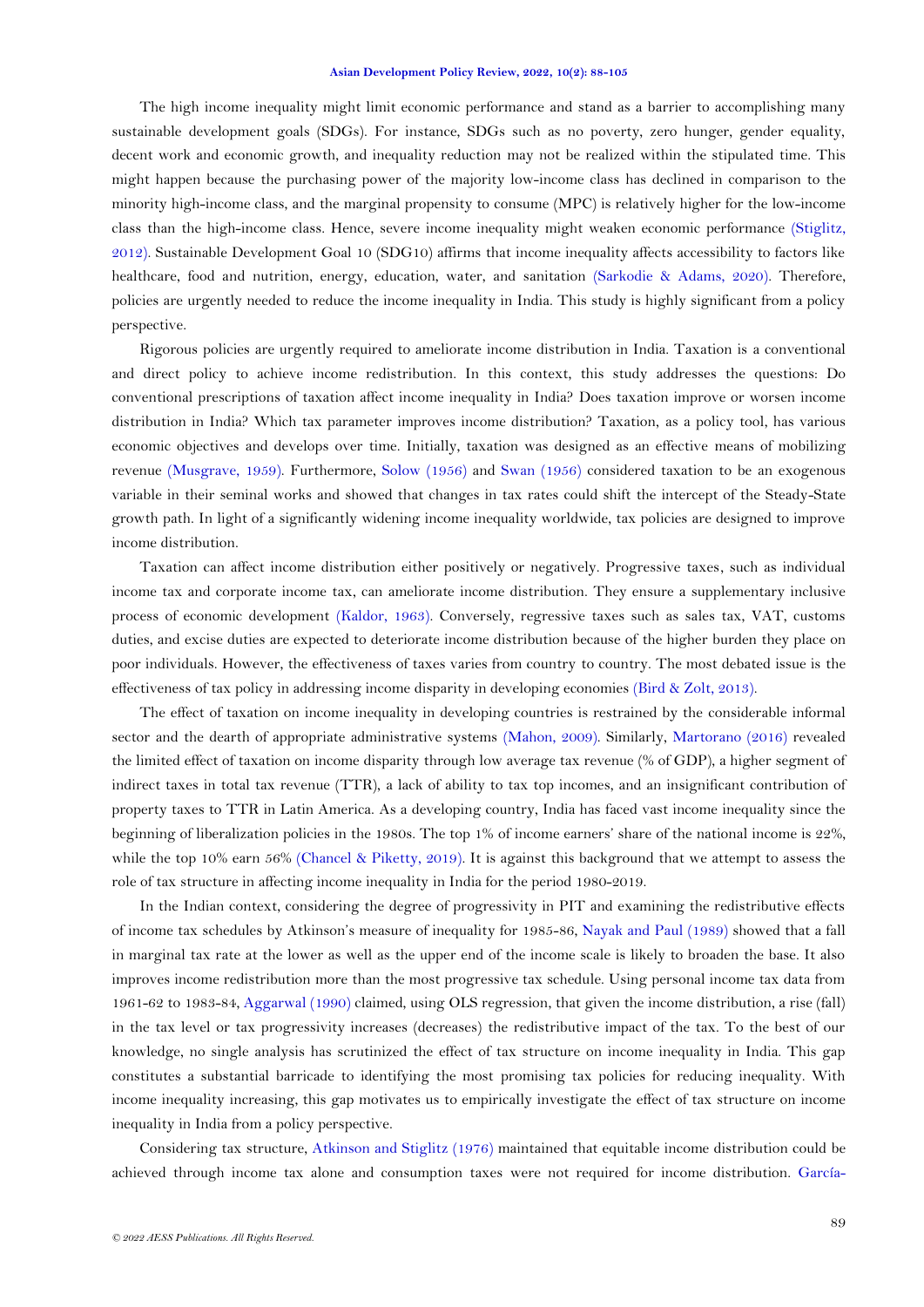[Peñalosa and Turnovsky \(2011\)](#page-16-2) found that an increase in both income tax and consumption tax is associated with lower output but with high after-tax income equality. Conversely, observing a tax mix model of consumption and income taxes, [Cremer, Pestieau, and Rochet \(2001\)](#page-15-5) maintained that commodity taxes are beneficial for redistribution.

Based on this theoretical background, the present paper investigates the impact of tax structure on income inequality in India. The study employs annual data from 1980 to 2019 and various time-series econometric techniques to meet its objectives. First, we employ the Augmented Dickey-Fuller (ADF) and Phillip-Perron (PP) unit root tests to confirm the stationarity of the data. Second, the application of the Johansen cointegration test reinforced the long-run association among the variables. Third, we used FMOLS and DOLS to investigate our objectives. These models are known for their power to mitigate small sample bias, endogeneity, and serial correlation problems in a regression framework. Finally, we used the Canonical Cointegration Regression (CCR) to check the consistency of the results.

Results from time-series techniques show that the top marginal tax rate (TMTR) reduces income inequality, whereas Customs Duty (CD) increases income inequality significantly. However, Corporate Income Tax (CIT) and Excise Duty (ED) do not affect income inequality significantly in India. In addition, GDP per capita significantly reduces income inequality, whereas GDP per capita squared aggravates income inequality, reflecting the absence of the Kuznets hypothesis in India. Human capital measured by mean years of schooling (MYS) also significantly worsens income inequality.

With these findings, our study contributes significantly to the literature. First, to the best of our knowledge, we are the first to examine the effect of tax structure on income inequality in India. Second, if series are stationary at the first difference, then variables may be cointegrated in the model. The fundamental issues concern nonstationarity in data series, which produce potential spurious correlation and endogeneity problems [\(Engle &](#page-16-3)  [Granger, 1987\)](#page-16-3). Using conventional methods, in this case, may provide misleading and unreliable results. Therefore, to circumvent such issues, we used sophisticated time-series techniques, including FMOLS, DOLS, and CCR. These models remove small sample bias, spurious correlation, and endogeneity problems, thus producing reliable results. Third, other variables affect income inequality; therefore, we used three important control variables to avoid model misspecification problems. Fourth, unlike other studies that considered a single tax rate, we used overall tax structure to provide a complete picture of the impact of tax on income inequality. Finally, our results are consistent with the alternative modeling.

This paper is organized as follows. Section 2 reviews the previous literature on the link between tax and income inequality. Section 3 provides the data sources and estimation methods employed for the investigation and determines the sign of coefficients based on the theoretical groundwork. Section 4 contains empirical results and their discussion. Section 5 provides the results of the robustness check. Lastly, Section 6 concludes with policy implications.

# **2. LITERATURE SURVEY**

This section reviews both empirical and theoretical literature in various subsections.

# *2.1. Tax Progressivity and Income Inequality*

A tax structure is progressive if the average tax rate rises with an increase in income before tax [\(Jackobsson,](#page-16-4)  [1976\)](#page-16-4). The study of income tax progression and income distribution dates back to [Musgrave and Thin \(1948\)](#page-17-9). They provided various measures of progressivity through which income distribution can take place. However, they failed to distinguish between the effects of changes in progressivity and those of average tax rates on income distribution. Therefore, [Kakwani \(1977\)](#page-16-5) considered this issue and showed that a reduction in income distribution depends on both tax progressivity and the average tax rate.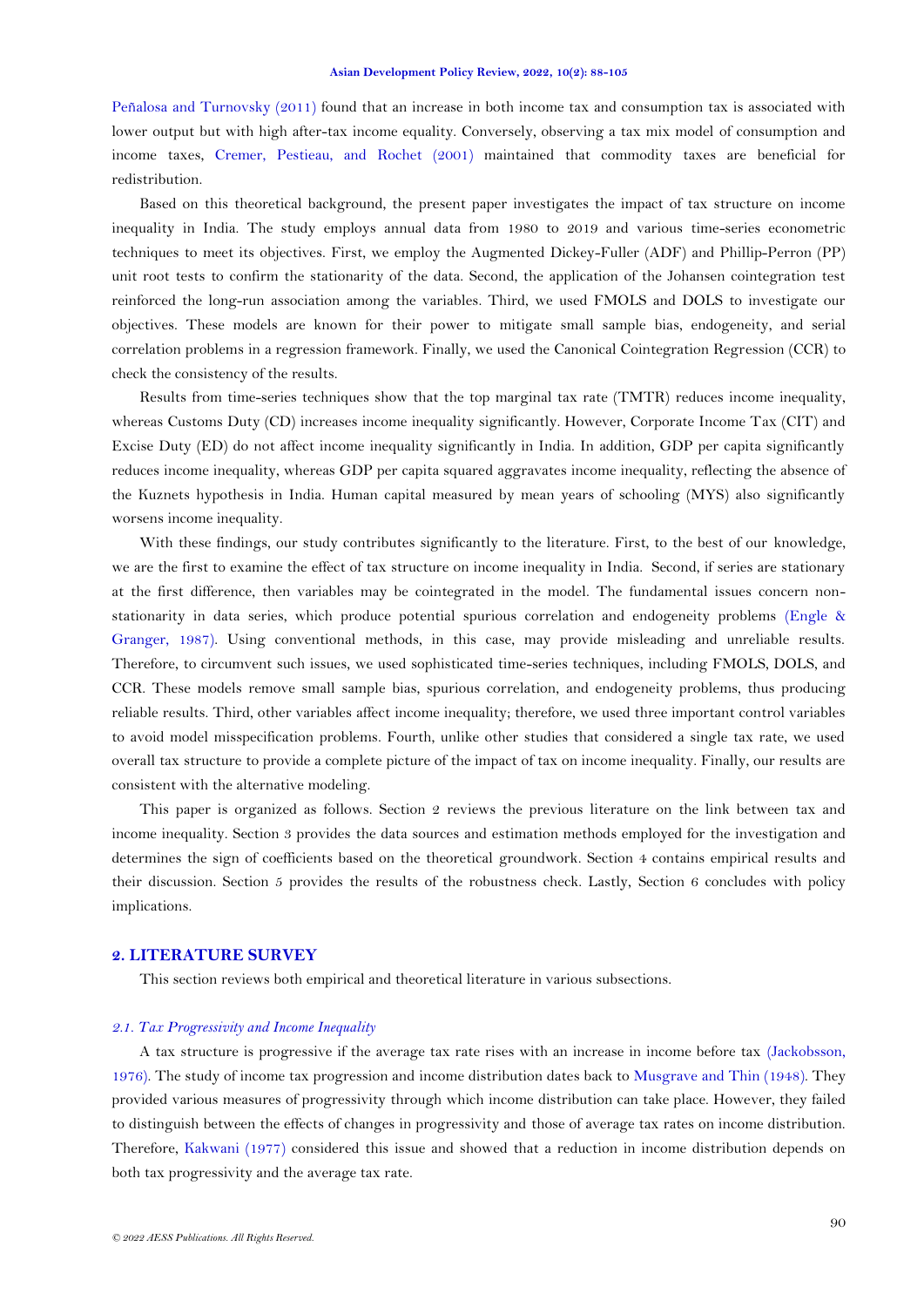Recent studies have also examined the effect of tax progressivity on income disparity. For instance, [Burman](#page-15-6)  [\(2013\)](#page-15-6) tried to determine the appropriate level of tax progressivity in the federal tax system to reduce income inequality in the US. He found that the numerous factors that cause inequality and the cost of taxation are the determinants of an appropriate level of tax progressivity. On the one hand, there is little foundation for progressive taxation if the differences in income are caused by variations in effort, thrift, or occupation. On the other hand, if variations in luck or rent-seeking cause differences in income, there should be a highly progressive income tax system.

Similarly, employing various progressivity measures over the period 1981-2005, [Duncan and Peter \(2016\)](#page-16-6) maintained that personal income tax progressivity significantly reduces observed inequality and actual inequality. However, the effect is more marginal in the case of observed inequality than actual inequality. In addition, they found that the tax progressivity effect is stronger in more developed democratic institutions than in weaker legal institutions, even though the effect can be positive in weak institutions. They also suggested that it would be more effective if changes in progressivity were reflected at the top rather than at the bottom of the income scale. However, [Lambert \(1993\)](#page-16-7) argued that progressive taxation by itself cannot reduce income inequality; rather, income taxes that contain non-income attributes can reduce overall income inequality. Therefore, this study prescribes certain conditions which should be fulfilled to reduce overall inequality. These conditions are: (1) every member of one class is more affluent than any member of the other; (2) the members of this more affluent class are all taxed at a higher average rate than the others; (3) the tax does not induce any reversal in the income parade.

# *2.2. Tax Structure and Income Inequality*

The study of the impact of tax structure on income inequality traces back to [Musgrave \(1959\)](#page-17-3), who discussed how welfare and distribution change when one tax is substituted for another. However, [Atkinson and Stiglitz](#page-15-4)  [\(1976\)](#page-15-4) provided the first formal model involving tax structure and found that income tax can reduce income inequality. There is no need for consumption taxes. Conversely, [Cremer et al. \(2001\)](#page-15-5) inspected the tax mix model between income tax and commodity taxes. They found that commodity taxes are positively related to income redistribution.

Some recent empirical studies have analyzed the effect of tax structure on income inequality. [Iosifidi and](#page-16-8)  [Mylonidis \(2017\)](#page-16-8) examined the effect of labor, consumption, and capital tax rates on income disparity in the OECD. They found that the redistributive effect of the single tax rate is modest. Only labor tax has a significant negative effect on inequality. The study suggested that the redistributive power of relative tax rates is more significant than that of the single tax rate. Specifically, the larger the tax burden on labor than on capital and the higher the burden on consumption than on capital, the greater the income inequality. The intensification of the labor to consumption taxes ratio leads to an aggravation of income equality.

Using the PVAR model, [Ciminelli, Ernst, Merola, and Giuliodori \(2019\)](#page-15-7) examined the composition effects of tax-based consolidations on income inequality in 16 OECD countries from 1978 to 2012. The study found that the impact of general indirect taxes is greater than that of personal income tax in reducing income inequality through the channel of labor force participation. Finally, considering 18 Latin American economies, [Martorano \(2018\)](#page-17-10) studied the taxation-income inequality association from 1990 to 2015. He investigated the possible effects of different tax instruments and other control variables on income inequality. The study found that recent tax changes in the early 2000s reduced income inequality. Specifically, the increasing share of direct taxes to TTR compared to that of indirect taxes to TTR promoted the tax system's progressivity and contributed to the reduction of inequality. Nevertheless, the tax policy's effectiveness in reducing income inequality was not satisfactory for various reasons, such as the low tax to GDP ratio, the inability of the governments to raise effective top tax rates, and the low contribution of property taxes to TTR in Latin America.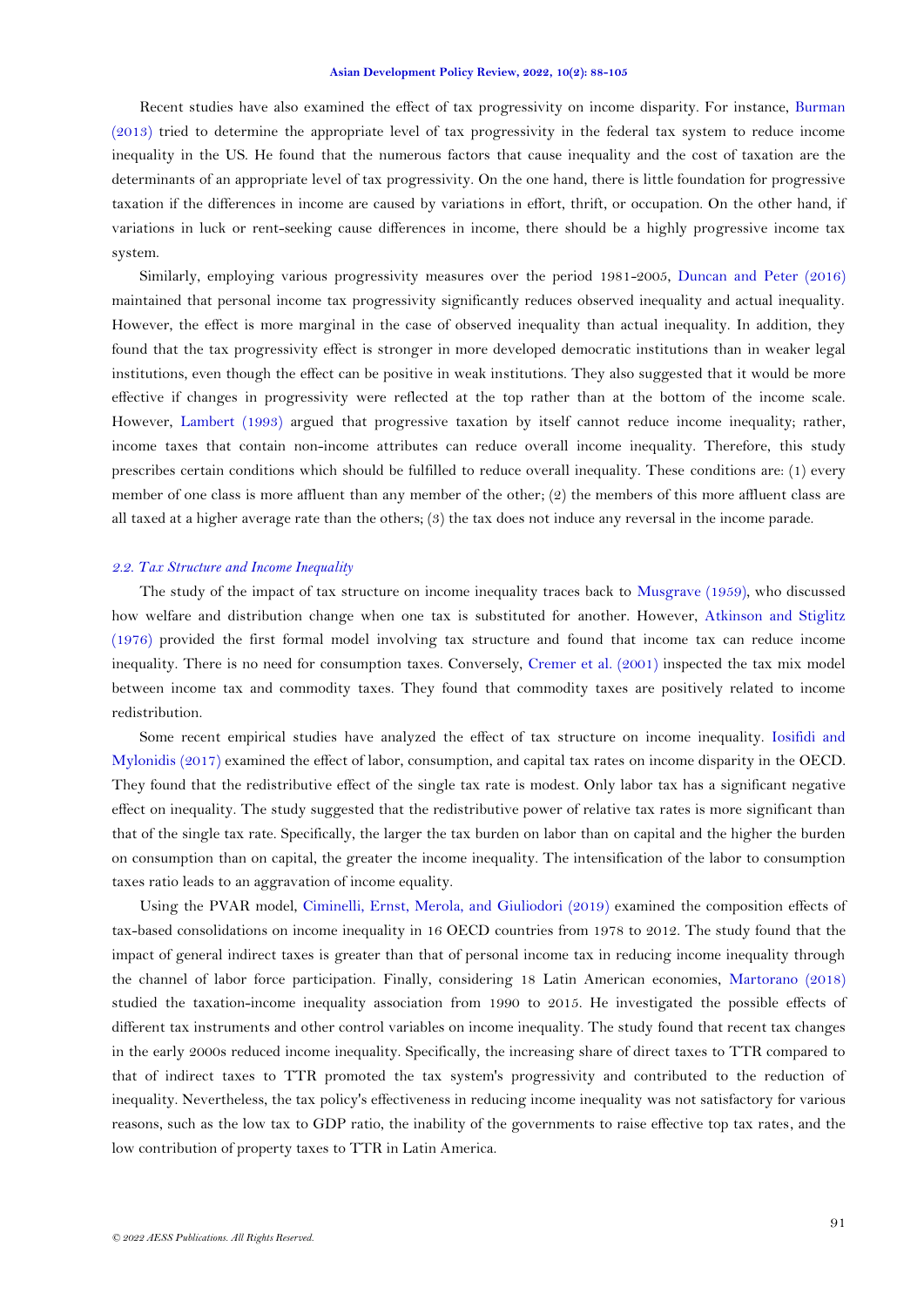### *2.3. Tax-Expenditure Policies and Income Inequality*

Taxation on its own cannot sufficiently reduce income inequality. The powerful force of income inequality can be offset by the combined effort of progressive taxation and redistributive expenditure. By increasing the tax rate on top income earners, progressive taxation reduces income inequality, and by providing more transfer payments to the poor, redistributive expenditure increases the disposable income of the poor and reduces income inequality. [Aaron \(2015\)](#page-15-8) suggested that an increase in the tax rate on wealthy Americans as well as prudent expansion of public spending would reduce income inequality in the US. Using the Brazilian Household Microsimulation Model (BRHAMS), [Immervoll, Levy, Nogueira, O' Donoghue, and De Siqueira \(2006](#page-16-9)) found that tax-benefit systems successfully reduce income inequality in Brazil. Ivaškaitė-Tamošiūnė[, Maestri, Malzubris, Poissonnier, and](#page-16-10)  [Vandeplas \(2018\)](#page-16-10) found that tax reforms adopted in Latvia in 2017 had a limited effect on income inequality. However, the study predicted that if pursued further, the reform of the minimum income scheme could reduce inequality.

Heisz [and Murphy \(2016\)](#page-16-11) examined the effects of taxes and transfers on income inequality in Canada from 1976 to 2011 and found that the tax and transfer system significantly reduced the increase in market income inequality. Using observational microdata across 22 OECD countries for the 1922-2013 period, [Guillaud, Olckers, and](#page-16-12)  [Zemmour \(2017\)](#page-16-12) found that a combination of taxation and transfers reduced income inequality. [Hanni, Martner,](#page-16-13)  [and Podesta \(2015\)](#page-16-13) examined the effect of personal income tax and transfer payments on income disparity in 17 Latin American countries. They found that the Gini coefficient was reduced by 61% due to public cash transfers, and the remaining 39% was due to personal income as well as social security contributions. Similarly, [Martinez-](#page-17-11)[Vazquez, Moreno-Dodson, and Vulovic \(2012\)](#page-17-11) explored the effect of taxes and public expenditure on income inequality for a panel of 150 economies. They maintained that both taxes and public expenditure have a significant impact on income distribution. Specifically, income tax significantly reduces income inequality, and its impact increases the greater the degree of progressivity.

## *2.4. Tax and Income Inequality in India*

To check the degree of progressivity, [Nayak and Paul \(1989\)](#page-17-8) investigated India's personal income tax structure for 1985-86. They also examined the redistributive impact of mathematically designed income tax schedules using Atkinson's measure of inequality. They found that India's personal income tax (PIT) structure is progressive, particularly when comparing the distribution of pre-tax and post-tax income. Nevertheless, the PIT covers less than 1% of the population, which is the main difficulty of redistribution. They suggested that a decline in marginal tax rate at the lower as well as the upper end of the income scale was likely to broaden the base. Thus, the actual tax redistribution schedules may be larger than the most progressive tax schedule. If the government wants to pursue a revenue-neutral policy, it cannot afford meager tax rates at the lower end of the income scale.

[Aggarwal \(1990\)](#page-15-3) analyzed the effect of personal income tax on income distribution by empirically isolating income inequality from the effect of tax progressivity and tax level. He used the Gini index and Atkinson's measure of inequality to measure income redistribution. The OLS method was used to study the redistributive effect of tax instruments and income inequality. It showed that income inequality significantly affects the redistributive impact of the tax. For a given tax structure, a rise (fall) in income inequality increases (decreases) the redistributive impact of the tax. Similarly, given a level of income inequality, a rise (fall) in the tax level or tax progressivity increases (decreases) the redistributive impact of the tax.

This confirmed that tax progressivity in the form of personal income tax has more potential than other taxes to reduce income inequality across countries and time. The extant literature also suggests that a combination of taxes and transfers could reduce income inequality more effectively. However, [Swagel and Boruchowicz \(2017\)](#page-17-12) assessed the tax policies and other measures aimed at income redistribution in the US and found that tax policies cannot effectively reduce income inequality. Redistributive transfers are likely to have a modest effect on income disparity.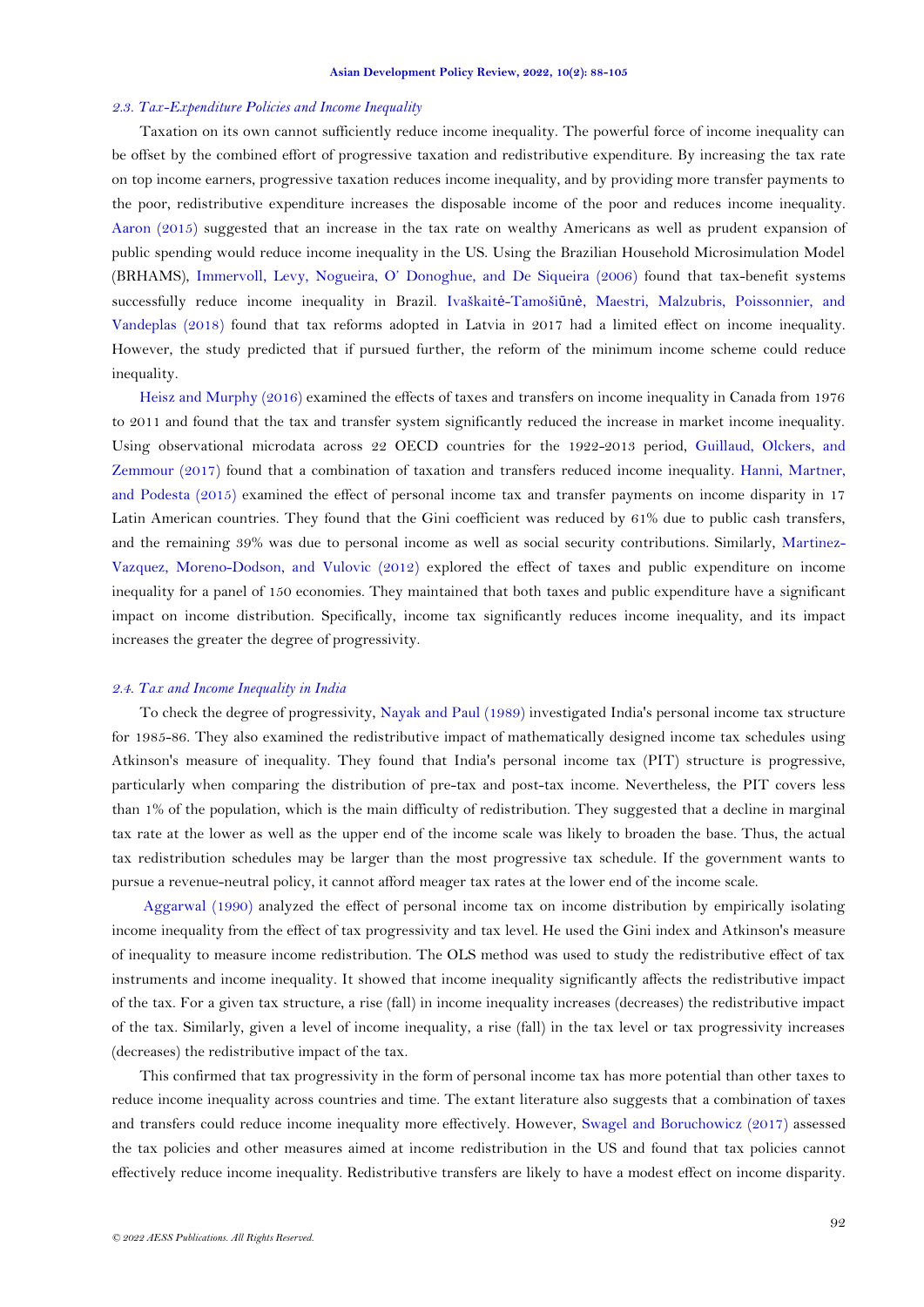Nonetheless, they believed that measures aimed at improving individual incentives for work could substantially increase both before- and after-tax incomes at the bottom of the income distribution scale.

Although a significant amount of prior literature is associated with taxation and income inequality, it nevertheless remains unclear how India's tax structure affects its income distribution. Reviewing the literature, we confirmed that no single study has investigated the effect of tax structure on income inequality in India. The empirical ambiguity involving the relationship between taxes and income distribution increases the difficulty of adopting and implementing appropriate policies. Hence, our study tries to fill this important gap in the literature from a policy perspective.

# **3. DATA, TIME SERIES CHARACTERISTICS, AND METHODS**

# *3.1. Data*

The present study involves data collected from various sources for empirical analysis. For the dependent variable, we consider the standardized Gini coefficient of household disposable income (post-tax, post-transfer), denoted as Gini disp se. For the main independent variables, we use five tax variables (denoted as tax structure): top marginal tax rate including cess and surcharge (TMTR\_C&S), personal income tax (PIT) as a % of total tax revenue (TTR) (PIT/TTR), corporate income tax (CIT) as a % of TTR (CIT/TTR), excise duty (ED) as a % of TTR (ED/TTR), and customs duty (CD) as a % of TTR(CD/TTR). To circumvent model misspecification, we use additional independent variables, such as GDP per capita (GDP\_PC), GDP\_PC squared (GDP\_PCS), and mean years of schooling (MYS). We consider GDP per capita and its square to test the Kuznets hypothesis. [Table 1](#page-5-0) provides details of the variables, their definitions, and sources.

<span id="page-5-0"></span>

| Table 1. Variables, definitions, and sources.                                                 |                                                                                                                                                                                                |                                                                                  |  |  |  |  |
|-----------------------------------------------------------------------------------------------|------------------------------------------------------------------------------------------------------------------------------------------------------------------------------------------------|----------------------------------------------------------------------------------|--|--|--|--|
| Variable                                                                                      | <b>Definition</b>                                                                                                                                                                              | <b>Source</b>                                                                    |  |  |  |  |
| Dependent variable                                                                            |                                                                                                                                                                                                |                                                                                  |  |  |  |  |
| Gini_disp_se                                                                                  | Estimate of Gini index of inequality in<br>equivalized (square root scale) household<br>disposable (post-tax, post-transfer) income,<br>using Luxembourg Income Study data as the<br>standard. | SWIID version 9.0                                                                |  |  |  |  |
| Main independent variables                                                                    |                                                                                                                                                                                                |                                                                                  |  |  |  |  |
| Top Marginal Tax Rate including<br>cess and surcharge (TMTR_C&S)<br>Personal Income Tax (PIT) | Marginal tax rate applies to top income tax<br>bracket including cess and surcharge.<br>The ratio of PIT to total tax revenue (TTR).                                                           | Union<br>Budget<br>documents, MOF, India<br>IPFS, MOF, India<br>IPFS, MOF, India |  |  |  |  |
| Corporate Income Tax (CIT)                                                                    | The ratio of CIT to TTR                                                                                                                                                                        | IPFS, MOF, India                                                                 |  |  |  |  |
| Excise Duty (ED)                                                                              | The ratio of ED to TTR                                                                                                                                                                         | IPFS, MOF, India                                                                 |  |  |  |  |
| Customs Duty (CD)                                                                             | The ratio of CD to TTR                                                                                                                                                                         | IPFS, MOF, India                                                                 |  |  |  |  |
| Additional independent variables (Control variables)                                          |                                                                                                                                                                                                |                                                                                  |  |  |  |  |
| GDP per capita (GDP_PC)                                                                       | GDP per capita (constant 2010 US\$)                                                                                                                                                            | <b>RBI</b>                                                                       |  |  |  |  |
| <b>GDP</b><br>capita<br>squared<br>per<br>$(GDP_PCS)$                                         | GDP per capita (constant 2010 US\$) squared                                                                                                                                                    | We converted GDP PC<br>to GDP_PCS                                                |  |  |  |  |
| Mean Years of Schooling (MYS)                                                                 | The average number of years of education<br>received by people ages 25 and older (UNDP).                                                                                                       | UNDP.<br>Barro and Lee database                                                  |  |  |  |  |

Note: SWIID indicates the standardized world income inequality database, IPFS indicates Indian Public Finance Statistics, MOF is the Ministry of Finance, UNDP<br>stands for the United Nation Development Programme, and RBI ind

The Gini coefficient shows the mean income difference between all pairs over twice the mean income in the population. If the Gini coefficient (GC) is 0, then all income is distributed equally among the population. If GC is 1, then all income is concentrated in one person. Similarly, if GC takes a value from 1 to 100 (as it does in the SWIID data), it reflects the same interpretation as a GC of between 0 and 1. The GC has been widely used among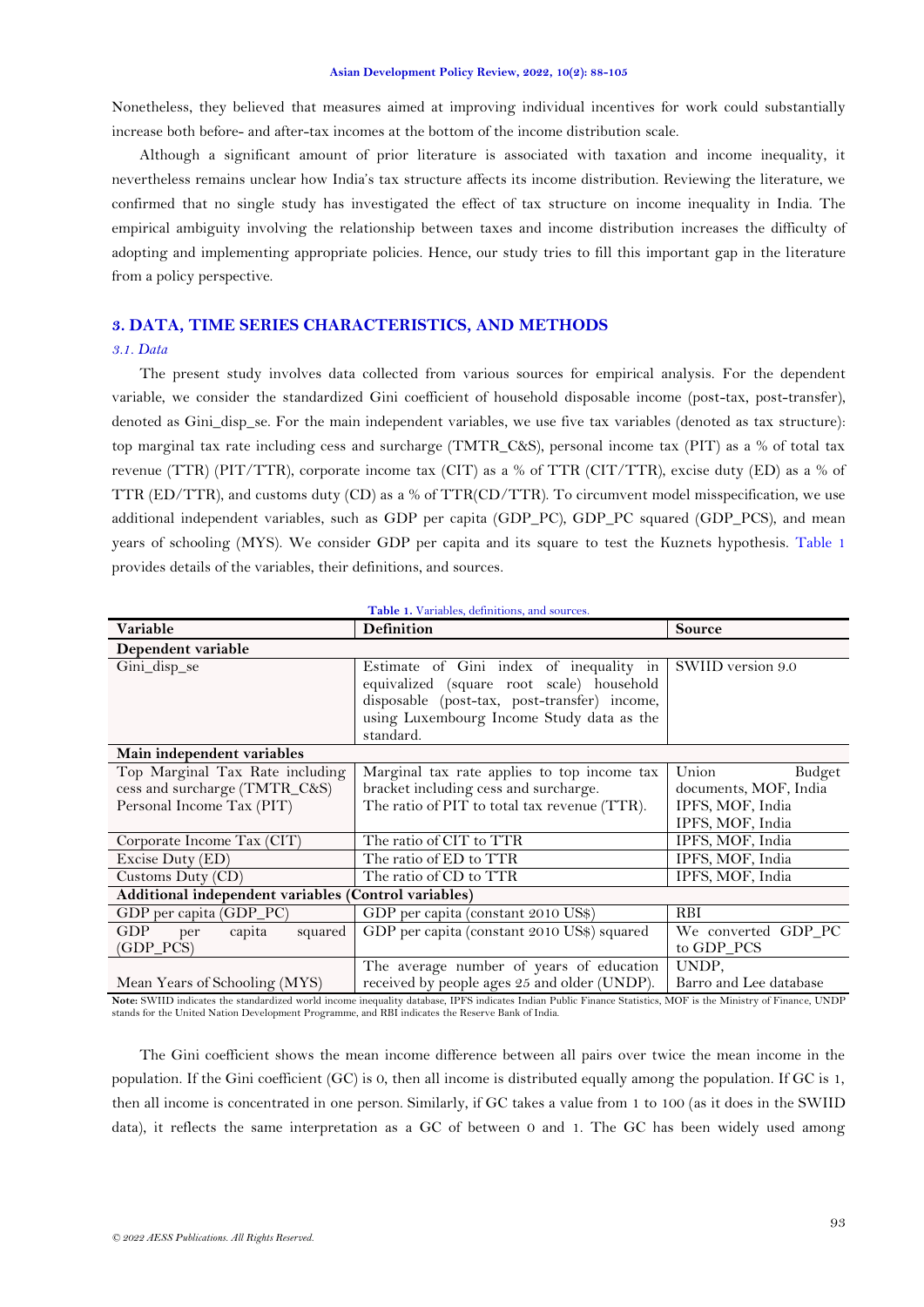researchers. The income GC data were extracted from the SWIID<sup>1</sup> version 9.0, created by [Solt \(2016\)](#page-17-13). The SWIID data is very reliable and maximizes comparability for the largest possible sample of economies and years [\(Cevik &](#page-15-9)  [Correa-Caro, 2015;](#page-15-9) [Jaumotte & Papageorgiou, 2008;](#page-16-14) [Santiago, Fuinhas, & Marques, 2019\)](#page-17-14) compared to any other database such as WID, WIID (UNU-WIDER), or World Bank. Hence, SWIID is used in this study.

We use four tax ratios – PIT/TTR, CIT/TTR, ED/TTR, and CD/TTR – to establish the tax structure of India. The data on these four tax ratios are extracted from the Indian Public Finance Statistics (IPFS) published by MOF, <sup>2</sup> GOI. <sup>3</sup> The top marginal income tax rate (TMTR) is conventionally used as a parameter of personal income tax progressivity. Progressivity of personal income tax increases with a rise in the TMTR. The TMTR data were drawn from union budget documents of the government of India between 1980 and 2019. GDP per capita, as well as GDP per capita squared, were computed from the data on GDP at constant price and population extracted from RBI. Education has been noted as an important variable that influences income inequality. So we took mean years of schooling (MYS) as a proxy for education. MYS data was taken from both UNDP and Barro and Lee databases due to data unavailability from any one source. MYS data from 1980 to 1990 was drawn from the Barro and Lee database. The missing MYS data between 1980 and 1990 was filled by the annual average growth rate of MYS between 1980 and 1990. Furthermore, MYS data for 1990 to 2019 was extracted from the UNDP database.

### *3.1.1. Summary Statistics and Correlation Matrix*

[Table 2](#page-6-0) shows that among all the variables, GDP per capita (GDP\_PC) has the highest mean, median, maximum, minimum, and standard deviation values. Conversely, Gini\_disp\_se has the lowest mean, median, maximum, minimum, and standard deviation values. All the variables are normally distributed as demonstrated by the Jarque-Bera statistic and its corresponding p-values. All p-values are more than 0.05. The total observations in each series are 40.

<span id="page-6-0"></span>

| Table 2. Summary statistics. |              |                    |         |         |          |          |               |            |
|------------------------------|--------------|--------------------|---------|---------|----------|----------|---------------|------------|
| Variable                     | Gini_disp_se | <b>TMTR</b><br>C&S | PIT/TTR | CIT/TTR | ED/TTR   | CD/TTR   | <b>GDP PC</b> | <b>MYS</b> |
| Mean                         | 1.402        | 42.901             | 11.501  | 23.276  | 28.566   | 28.899   | 47779.54      | 4.149      |
| Median                       | 1.400        | 35.550             | 11.442  | 21.149  | 30.755   | 30.577   | 38575.29      | 4.300      |
| Maximum                      | 1.800        | 72.000             | 23.797  | 38.725  | 40.790   | 48.909   | 108620.0      | 6.500      |
| Minimum                      | 0.800        | 30.000             | 2.152   | 12.254  | 14.503   | 5.232    | 19776.87      | 1.870      |
| Std. Dev.                    | 0.174        | 12.881             | 7.852   | 8.243   | 7.895    | 14.496   | 26483.26      | 1.468      |
| <b>Skewness</b>              | 0.200        | 0.829              | 0.080   | 0.316   | $-0.273$ | $-0.068$ | 0.900         | 0.021      |
| Kurtosis                     | 2.474        | 2.315              | 1.205   | 1.797   | 1.815    | 1.414    | 2.591         | 1.793      |
| Jarque-Bera                  | 0.729        | 5.367              | 5.411   | 3.077   | 2.836    | 4.223    | 5.686         | 2.430      |
| P-Value                      | 0.694        | 0.068              | 0.066   | 0.214   | 0.242    | 0.121    | 0.0582        | 0.296      |
| Observations                 | 40           | 40                 | 40      | 40      | 40       | 40       | 40            | 40         |

The correlation matrix (represented in [Table 3\)](#page-7-0) reveals that TMTR, the tax ratios PIT/TTR, CIT/TTR, ED/TTR, and MYS are negatively associated with the Gini coefficient. CD/TTR and GDP per capita are positively associated with the Gini coefficient. The correlation coefficient suggests the absence of a high degree of correlation between the Gini coefficient and all other variables of interest. Nevertheless, a high degree of correlation exists among the explanatory variables. The high degree of correlation between the explanatory variables reflects a potential multicollinearity problem in the models. To avoid the multicollinearity problem, first, we use sophisticated models of estimation that correct for this issue. Second, we use a single tax variable in a model and estimate five

<sup>1</sup> Standardized World Income Inequality Database (SWIID).

<sup>2</sup> Ministry of Finance (MOF).

<sup>&</sup>lt;sup>3</sup> The Government of India (GOI).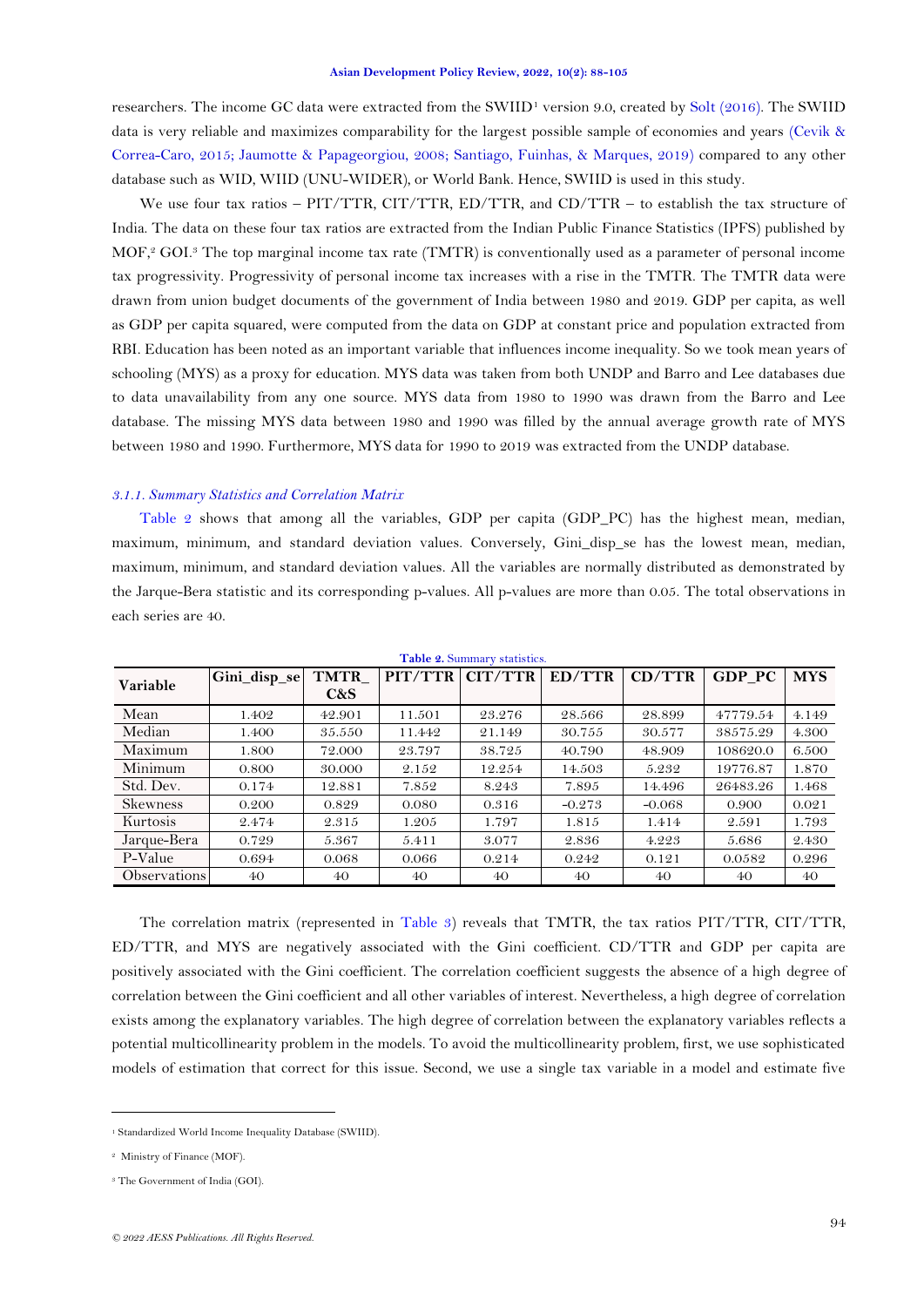different models. Our method of estimation involving sophisticated econometrics tools solves the potential multicollinearity problem in the models.

# *3.2. Time Series Characteristics*

Time series data is subject to two significant issues: stationarity of series and cointegration among variables. To address both issues, it helps to select appropriate econometrics techniques and thereby provide unbiased, consistent, and accurate results. We are proceeding with the two time series features detailed below.

<span id="page-7-0"></span>

| Variable     |                                    |                                   |                                                  |                                   |                                   | CD_TTR GDP_PC MYS                  |                              |       |
|--------------|------------------------------------|-----------------------------------|--------------------------------------------------|-----------------------------------|-----------------------------------|------------------------------------|------------------------------|-------|
| Gini_disp_se | 1.000                              |                                   |                                                  |                                   |                                   |                                    |                              |       |
| TMTR_C&S     | $-0.370$<br>(2.459)<br>[0.018]     | 1.000                             |                                                  |                                   |                                   |                                    |                              |       |
| PIT/TTR      | $-0.088$<br>$(-0.545)$<br>[0.588]  | $-0.763$<br>$(-7.280)$<br>[0.000] | 1.000                                            |                                   |                                   |                                    |                              |       |
| CIT/TTR      | $-0.195$<br>$(-1.226)$<br>[0.227]  | $-0.748$<br>$(-6.950)$<br>[0.000] | 0.848<br>(9.870)<br>[0.000]                      | 1.000                             |                                   |                                    |                              |       |
| ED/TTR       | $-0.110$<br>$(-0.687)$<br>[0.496]  | 0.569<br>(4.269)<br>[0.000]       | $-0.626$<br>$(-4.950)$<br>[0.000]                | $-0.791$<br>$(-7.985)$<br>[0.000] | 1.000<br>-----                    |                                    |                              |       |
| CD/TTR       | 0.009<br>(0.005)<br>[0.995]        | 0.678<br>(5.699)<br>[0.000]       | $-0.975$<br>$(-27.482)$<br>$\lceil 0.000 \rceil$ | $-0.837$<br>$(-9.465)$<br>[0.000] | 0.591<br>(4.520)<br>[0.000]       | 1.000                              |                              |       |
| GDP_PC       | 0.255<br>(1.628)<br>[0.111]        | $-0.651$<br>$(-5.289)$<br>[0.000] | 0.873<br>(11.087)<br>[0.000]                     | 0.781<br>(7.712)<br>[0.000]       | $-0.808$<br>$(-8.467)$<br>[0.000] | $-0.880$<br>$(-11.453)$<br>[0.000] | 1.000<br>-----               |       |
| <b>MYS</b>   | $-0.0019$<br>$(-0.012)$<br>[0.990] | $-0.842$<br>$(-9.645)$<br>[0.000] | 0.921<br>(14.655)<br>[0.000]                     | 0.847<br>(9.832)<br>[0.000]       | $-0.757$<br>$(-7.163)$<br>[0.000] | $-0.896$<br>$(-12.477)$<br>[0.000] | 0.940<br>(17.025)<br>[0.000] | 1.000 |

**Table 3.** Correlation matrix.

<span id="page-7-1"></span>**Note:** For abbreviations, see the text. The values in the square brackets and parentheses represent p-values and t-statistics, respectively.

|                        | Table 4. Unit root results. |              |              |                |  |  |  |  |
|------------------------|-----------------------------|--------------|--------------|----------------|--|--|--|--|
| <b>Variable</b>        | <b>ADF TEST</b>             |              |              | <b>PP TEST</b> |  |  |  |  |
|                        | $C+T$<br>C                  |              | C            | $C+T$          |  |  |  |  |
| lnGini_disp_se         | $-2.273$                    | $-0.696$     | $-2.266$     | $-1.975$       |  |  |  |  |
| AlnGini_disp_se        | $-3.300**$                  | $-6.747***$  | $-8.154***$  | $-8.269$ ***   |  |  |  |  |
| lnTMTR C&S             | $-2.063$                    | $-2.195$     | $-2.082$     | $-2.195$       |  |  |  |  |
| <b>AlnTMTR C&amp;S</b> | $-7.601$ ***                | $-6.382***$  | $-8.155***$  | $-11.923***$   |  |  |  |  |
| $ln$ $PIT/TTR$         | $-0.699$                    | $-2.730$     | $-0.579$     | $-2.715$       |  |  |  |  |
| AlnPIT/TTR             | $-7.664***$                 | $-7.579***$  | $-7.790***$  | $-7.691***$    |  |  |  |  |
| lnCIT/TTR              | $-1.240$                    | $-1.202$     | $-1.280$     | $-1.420$       |  |  |  |  |
| $\Delta$ lnCIT/TTR     | $-4.932***$                 | $-4.874***$  | $-4.932$ *** | $-4.874***$    |  |  |  |  |
| lnED/TTR               | $-0.788$                    | $-2.832$     | $-0.891$     | $-2.303$       |  |  |  |  |
| $\Delta$ lnED/TTR      | $-4.933***$                 | $-4.929$ *** | $-4.809$ *** | $-4.808$ ***   |  |  |  |  |
| lnCD/TTR               | 1.491                       | $-1.330$     | 1.380        | $-1.330$       |  |  |  |  |
| $\Delta$ lnCD/TTR      | $-5.020***$                 | $-5.617***$  | $-5.015***$  | $-5.618***$    |  |  |  |  |
| $lnGDP$ pc             | 2.914                       | $-1.306$     | 3.299        | $-1.277$       |  |  |  |  |
| $\Delta$ lnGDP pc      | $-4.619***$                 | $-5.679***$  | $-4.593***$  | $-5.666$ ***   |  |  |  |  |
| <i>lnMYS</i>           | $-2.488$                    | $-0.871$     | $-4.990$     | $-0.287$       |  |  |  |  |
| ΔlnMYS                 | $-5.162***$                 | $-5.889$ *** | $-5.147***$  | $-9.723***$    |  |  |  |  |

**Notes:** \*\* and \*\*\* denote the level of significance at 5%, and 1%, respectively. Here, C stands for constant, and C+T indicates the constant plus trend.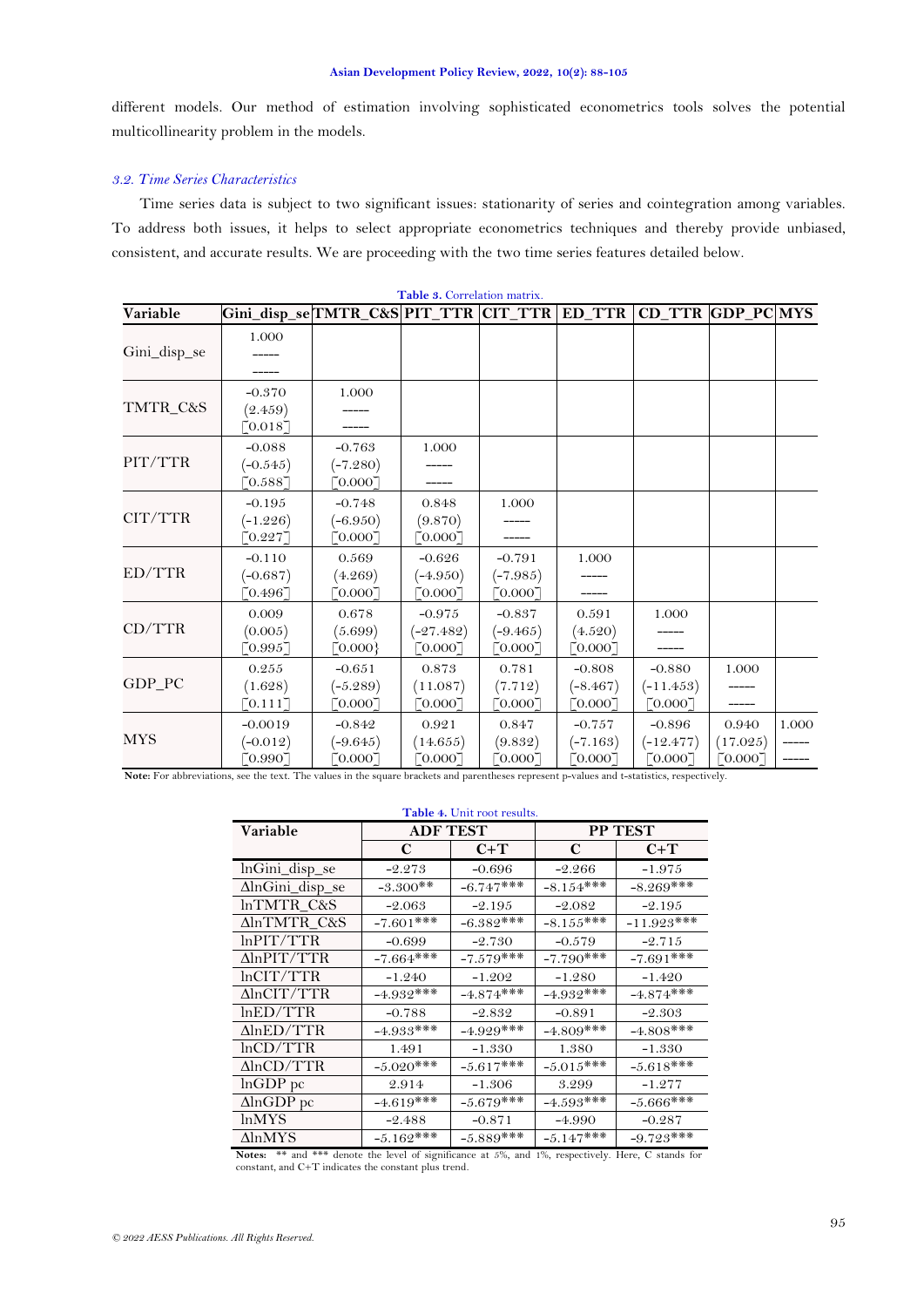### *3.2.1. Unit Root in Data Series*

First, if there is a non-stationarity issue (unit root problem) in the time series, without appropriate techniques, it may produce biased and inefficient estimators, leading to a misleading interpretation of the empirical results. So, we use Augmented Dickey-Fuller (ADF) and Phillips-Perron (PP) tests to find unit roots in the series. Conducting unit root tests helps researchers employ the appropriate empirical tools that provide unbiased results. Some literature has reported that for a small sample, ADF performs much better [\(Arltova & Fedorova, 2016\)](#page-15-10). We conducted both techniques, incorporating a constant  $(C)$  as well as a constant plus trend  $(C+T)$ . The results are shown in [Table 4.](#page-7-1) The unit root results from both tests (ADF & PP) document that all series are stationary at the first difference. It implies the series are I(1) order of integration. It indicates the series are nonstationary at level and stationary at first difference. The first difference stationary data set also reflects the possible cointegration among variables [\(Engle & Granger, 1987\)](#page-16-3). Hence, next, we deal with the cointegration test.

# *3.2.2. Johanson Cointegration Test*

We employ the Johanson cointegration test to corroborate the cointegrating nature among the variables. The Johanson Cointegration test specification rests on a summary result with different assumptions involving the selection of optimum lags and deterministic terms (i.e., intercept and trend) in the models. The number of models hinges on tax variables. We consider five different tax variables based on their importance to income redistribution. So, we run five models incorporating the five tax variables. All five models have been considered in the cointegration test. Schwarz information criteria (SIC) are employed to navigate optimum lags in the cointegration test. Summary results involving SIC of the Johanson cointegration test suggest using two lags with linear intercept and trend for the 1<sup>st</sup>, 4<sup>th</sup>, and 5<sup>th</sup> models, one lag with quadratic intercept and trend for the  $2<sup>nd</sup>$  model, and one lag with linear intercept and trend for the 3<sup>rd</sup> model.

[Johansen's \(1988\)](#page-16-15) cointegration test is popular and widely used. The cointegration results reflect that the variables under each model are cointegrated. It demonstrates the presence of a long-run association among variables of interest. [Table 5](#page-9-0) shows the results of the Johanson cointegration test. The trace and maximum eigenvalue statistics reject the null hypothesis (no cointegration) and accepted the alternative hypothesis: the presence of cointegration among variables of interest in all models. Specifically, trace and maximum eigenvalue demonstrate at least one cointegrating equation in each model. It implies the presence of a long-run association between tax variables and income distribution in India.

Finally, we conclude that the unit root and Johanson cointegration tests suggest that the cointegrating technique appears to be an appropriate method to evaluate the effect of tax structure on income inequality in India. Thus, the present analysis considers cointegrating models such as FMOLS, DOLS, and CCR to be time-series techniques appropriate for examining our research question.

# **4. METHODS**

# *4.1. Brief Description of Techniques*

The unit root and cointegration test results recommend the use of cointegrating models. Thus, we make use of sophisticated estimation techniques to circumvent omitted variables, unit root, and reverse causality problems by employing FMOLS, DOLS, and CCR. These techniques yield better results than the traditional OLS estimators, as they correct serial correlation and endogeneity problems. The FMOLS, DOLS, and CCR models determine the long-run relationship by employing a single cointegrating vector. All three models are fully efficient techniques. Note that the CCR model is used to confirm the consistency of our results.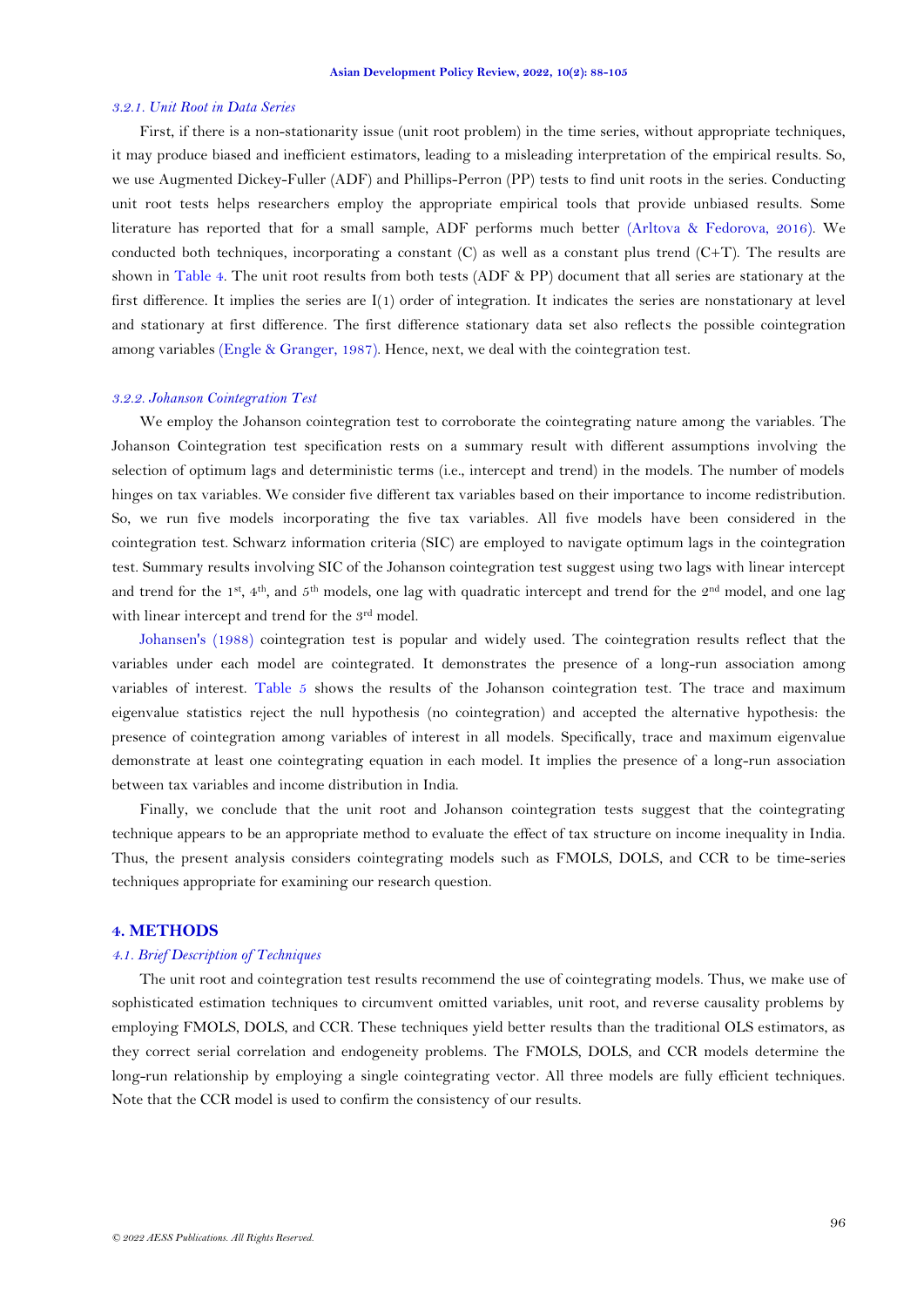**Table 5.** Johansen-cointegration test results.

<span id="page-9-0"></span>

| $1st$ model                               |            |                        |                     |         |
|-------------------------------------------|------------|------------------------|---------------------|---------|
| <b>Trace statistics</b>                   |            |                        |                     |         |
| Hypothesized No. of CE(s).                | Eigenvalue | <b>Trace Statistic</b> | 0.05 Critical Value | Prob.** |
| None $*$                                  | 0.766      | 122.512                | 88.803              | 0.000   |
| At most 1 *                               | 0.610      | 68.758                 | 63.876              | 0.018   |
| At most 2                                 | 0.382      | 33.833                 | 42.915              | 0.296   |
| At most 3                                 | 0.242      | 16.017                 | $25.872\,$          | 0.491   |
| At most 4                                 | 0.143      | 5.727                  | 12.517              | 0.495   |
| Maximum Eigenvalue statistics             |            |                        |                     |         |
| No. of $CE(s)$ .                          | Eigenvalue | Max-Eigen Statistic    | 0.05 Critical Value | Prob.** |
| None*                                     | 0.7660     | 53.753                 | 38.331              | 0.000   |
| At most 1 *                               | 0.6108     | 34.924                 | 32.118              | 0.022   |
| $\operatorname{At} \operatorname{most} 2$ | 0.3821     | 17.816                 | 25.823              | 0.391   |
| At most 3                                 | 0.2427     | 10.290                 | 19.387              | 0.587   |
| At most 4                                 | 0.143      | 5.727                  | 12.517              | 0.495   |
| $2nd$ model                               |            |                        |                     |         |
| Trace statistics                          |            |                        |                     |         |
| No. of $CE(s)$ .                          | Eigenvalue | <b>Trace Statistic</b> | 0.05 Critical Value | Prob.** |
| None <sup>*</sup>                         | 0.692      | 100.258                | 79.341              | 0.000   |
| At most $1$ *                             | 0.592      | 55.392                 | 55.245              | 0.048   |
| At most 2                                 | 0.289      | 21.324                 | 35.010              | 0.620   |
| At most 3                                 | 0.192      | 8.317                  | 18.397              | 0.650   |
| At most 4                                 | 0.004      | 0.188                  | 3.841               | 0.664   |
| Maximum Eigenvalue statistics             |            |                        |                     |         |
| No. of $CE(s)$                            | Eigenvalue | Max-Eigen Statistic    | 0.05 Critical Value | Prob.** |
| None*                                     | 0.692      | 44.866                 | 37.163              | 0.005   |
| At most 1 *                               | 0.592      | 34.067                 | 30.815              | 0.019   |
| At most 2                                 | 0.289      | 13.006                 | 24.252              | 0.677   |
| At most 3                                 | 0.1925     | 8.129                  | 17.147              | 0.588   |
| At most 4                                 | 0.0049     | 0.188                  | 3.841               | 0.664   |
| 3rd model                                 |            |                        |                     |         |
| Trace statistics                          |            |                        |                     |         |
| No. of $CE(s)$ .                          | Eigenvalue | <b>Trace Statistic</b> | 0.05 Critical Value | Prob.** |
| None*                                     | 0.696      | 120.327                | 88.803              | 0.000   |
| At most $1^*$                             | 0.621      | 75.021                 | 63.876              | 0.004   |
| At most 2                                 | 0.376      | 38.104                 | 42.915              | 0.139   |
| At most 3                                 | 0.316      | 20.128                 | 25.872              | 0.219   |
| At most 4                                 | 0.138      | 5.649                  | 12.517              | 0.506   |
| Maximum Eigenvalue statistics             |            |                        |                     | Prob.** |
| No. of $CE(s)$ .<br>None*                 | Eigenvalue | Max-Eigen Statistic    | 0.05 Critical Value |         |
| At most 1 *                               | 0.696      | 45.305                 | 38.331              | 0.006   |
| At most 2                                 | 0.621      | 36.917                 | 32.118              | 0.012   |
|                                           | 0.376      | 17.975                 | 25.823              | 0.379   |
| At most 3<br>At most 4                    | 0.316      | 14.478                 | 19.387              | 0.223   |
| $4th$ model                               | 0.138      | 5.649                  | 12.517              | 0.506   |
| Trace statistics                          |            |                        |                     |         |
| No. of $CE(s)$ .                          | Eigenvalue | <b>Trace Statistic</b> | 0.05 Critical Value | Prob.** |
| None $*$                                  | 0.796      | 137.310                | 88.803              | 0.000   |
| At most 1 *                               | 0.597      | 78.468                 | 63.876              | 0.001   |
| At most 2 *                               | 0.510      | 44.754                 | 42.915              | 0.032   |
| At most 3                                 | 0.289      | 18.324                 | 25.872              | 0.322   |
| At most 4                                 | 0.142      | 5.680                  | 12.517              | 0.502   |
| Maximum Eigenvalue statistics             |            |                        |                     |         |
| No. of $CE(s)$ .                          | Eigenvalue | Max-Eigen Statistic    | 0.05 Critical Value | Prob.** |
| None*                                     | 0.796      | 58.842                 | 38.331              | 0.000   |
| At most 1 *                               | 0.597      | 33.713                 | 32.118              | 0.031   |
| At most $2$ *                             | 0.510      | 26.430                 | 25.823              | 0.041   |
| At most 3                                 | 0.289      | 12.644                 | 19.387              | 0.357   |
| At most 4                                 | 0.142      | 5.680                  | 12.517              | 0.502   |
| $5th$ model                               |            |                        |                     |         |
| Trace statistics                          |            |                        |                     |         |
| No. of $CE(s)$ .                          | Eigenvalue | <b>Trace Statistic</b> | 0.05 Critical Value | Prob.** |
| None $*$                                  | 0.7839     | 128.391                | 88.803              | 0.000   |
| At most $1$ *                             | 0.5423     | 71.700                 | 63.876              | 0.009   |
| At most 2                                 | 0.3810     | $42.780\,$             | 42.915              | 0.051   |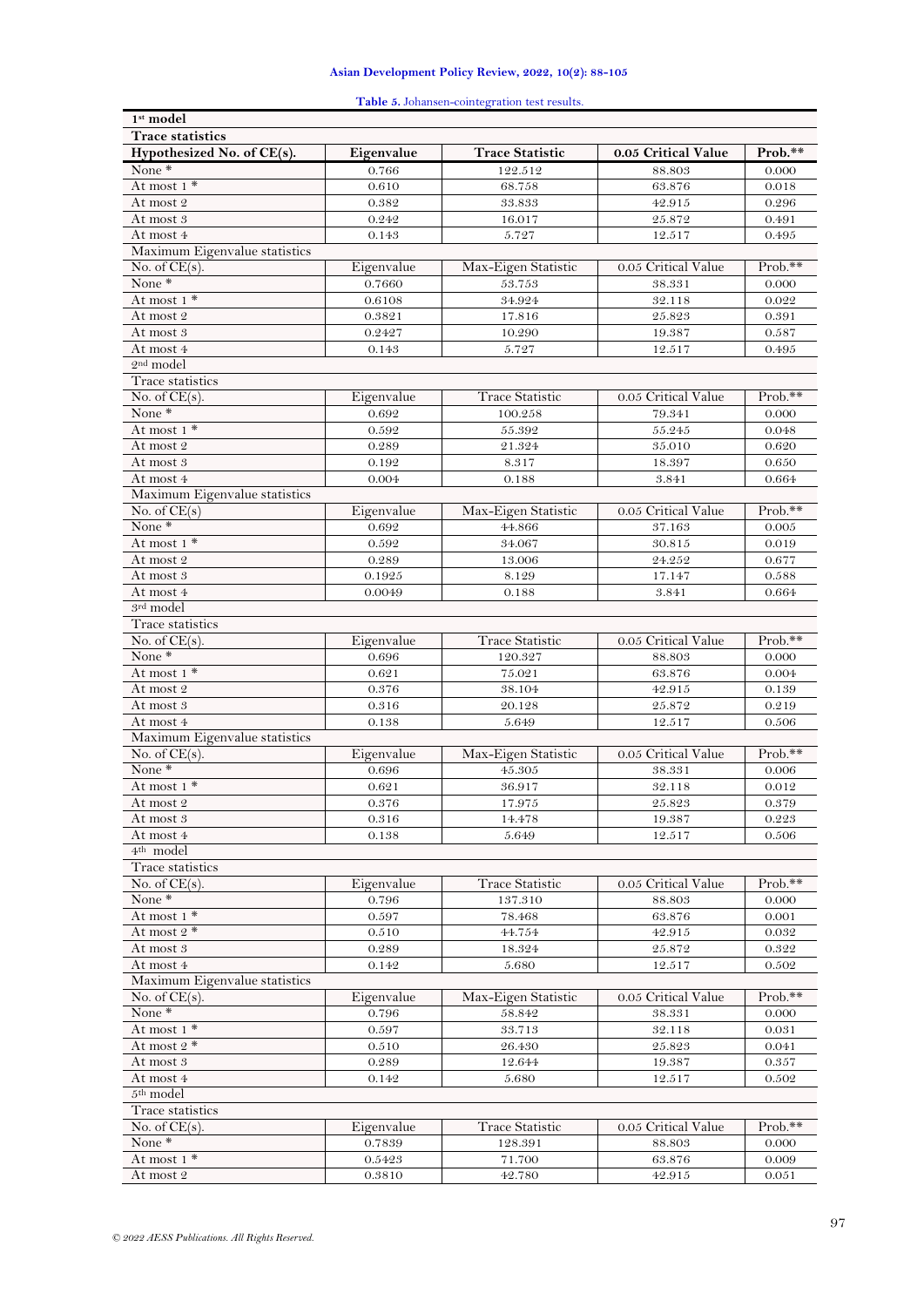| 0.3498     | 25.030              | 25.872              | 0.063     |
|------------|---------------------|---------------------|-----------|
| 0.2180     | 9.098               | 12.517              | 0.174     |
|            |                     |                     |           |
| Eigenvalue | Max-Eigen Statistic | 0.05 Critical Value | $Prob.**$ |
| 0.783      | 56.690              | 38.331              | 0.000     |
| 0.542      | 28.920              | 32.118              | 0.117     |
| 0.381      | 17.749              | 25.823              | 0.396     |
| 0.349      | 15.932              | 19.387              | 0.148     |
| 0.2180     | 9.098               | 12.517              | 0.174     |
|            |                     |                     |           |

**Note:** \* Denotes rejection of the hypothesis at the 0.05 level.

\*\*MacKinnon-Haug-Michelis p-values.

[Phillips and Hansen \(1990\)](#page-17-15) used semi-parametric correction to circumvent the issue produced by the long-run correlation between the cointegrating equation and stochastic regressors innovations. This Phillips and Hansen method is known as Fully Modified Ordinary Least Squares (FMOLS). It provides an asymptotically unbiased and efficient estimator letting for the standard Wald test involving asymptotic Chi-square statistical inference [\(Hansen,](#page-16-16)  [1992\)](#page-16-16). Similar to FMOLS, [Park \(1992\)](#page-17-16) proposed a model known as Canonical Cointegration Regression (CCR). CCR employs stationary conversion of the data to attain the least square estimate to remove the long-run reliance between cointegrating equations as well as stochastic regressor shocks. The CCR conversion asymptotically removes endogeneity produced via the long-run cointegrating equation's correlation and regressor shocks [\(Lee &](#page-16-17)  [Xuan, 2019\)](#page-16-17). If estimators are systematically corrected, the asymptotic property is not disturbed by endogeneity or serial correlation [\(Montalvo, 1995\)](#page-17-17).

Finally, [Stock and Watson \(1993\)](#page-17-18) introduced an easy method for establishing asymptotically efficient estimators that can remove the reverse causality in a cointegrating framework. This approach is known as the Dynamic Ordinary Least Squares (DOLS) model. They consider leads and lags in the framework that asymptotically eliminate any possible bias resulting from endogeneity problems or serial correlation [\(Montalvo,](#page-17-17)  [1995\)](#page-17-17). Therefore, FMOLS, CCR, and DOLS provide efficient estimators that correct small sample bias, simultaneity bias, endogeneity problems, and serial correlation in the model. However, [Montalvo \(1995\)](#page-17-17), among others, maintained that the DOLS model performs steadily better than the FMOLS and CCR methods. Overall, we are convinced that the use of these three models will provide a consistent and robust outcome. FMOLS, CCR, and DOLS models are suitable and appropriate for this small sample analysis.

## *4.2. Model Specification*

To investigate the relationship between tax structure and income inequality in India, we use the following equations. The specified equations are presented in [Equations 1,](#page-10-0) [2,](#page-10-1) [3,](#page-10-2) [4,](#page-10-3) and [5.](#page-10-4) Where Gini\_disp\_se stands for the measure of income inequality; TMTR\_C&S stands for top marginal tax rate including cess and surcharge; PIT is the personal income tax (%TTR); CIT is the corporate income tax (%TTR); ED is the excise duty (%TTR); CD represents custom duty (%TTR); GDP PC is the GDP per capita, reflecting a lower economic development; GDP\_PCS is the GDP per capita squared, representing a higher economic development; MYS reflects the mean years of schooling, and ln represents the natural log. All data series have been converted into log forms.

<span id="page-10-2"></span><span id="page-10-1"></span><span id="page-10-0"></span>

| $lnGini\_disp\_se_t = \beta_0 + \beta_1 lnTMTR\_C\&S_t + \beta_2 lnGDP\_PC_t + \beta_3 lnGDP\_PCS_t + \beta_4 lnMYS_t$          |     |
|---------------------------------------------------------------------------------------------------------------------------------|-----|
| $+ \varepsilon_{\star}$                                                                                                         | (1) |
| $lnGini\_disp\_se_t = \beta_0 + \beta_1 lnPIT_t + \beta_2 lnGDP\_PC_t + \beta_3 lnGDP\_PCs_t + \beta_4 lnMYS_t + \varepsilon_t$ | (2) |

$$
lnGini\_disp\_se_t = \beta_0 + \beta_1 lnCIT_t + \beta_2 lnGDP\_PC_t + \beta_3 lnGDP\_PC_t + \beta_4 lnMYS_t + \varepsilon_t
$$
 (3)

<span id="page-10-3"></span>
$$
lnGini\_disp\_se_t = \beta_0 + \beta_1 lnED_t + \beta_2 lnGDP\_PC_t + \beta_3 lnGDP\_PCS_t + \beta_4 lnMYS_t + \varepsilon_t
$$
\n(4)  
\n
$$
lnGini\_disp\_se_t = \beta_0 + \beta_1 lnCD_t + \beta_2 lnGDP\_PC_t + \beta_3 lnGDP\_PCS_t + \beta_4 lnMYS_t + \varepsilon_t
$$

<span id="page-10-4"></span>Where  $\beta_0$  is the intercept,  $\beta_1$  to  $\beta_4$  are the coefficients of slope parameters, and  $\varepsilon_t$  is the stochastic error term. FMOLS, DOLS, and CCR models are estimated in [Equations 1,](#page-10-0) [2,](#page-10-1) [3,](#page-10-2) [4,](#page-10-3) and [5.](#page-10-4) To reduce the influence of outliers in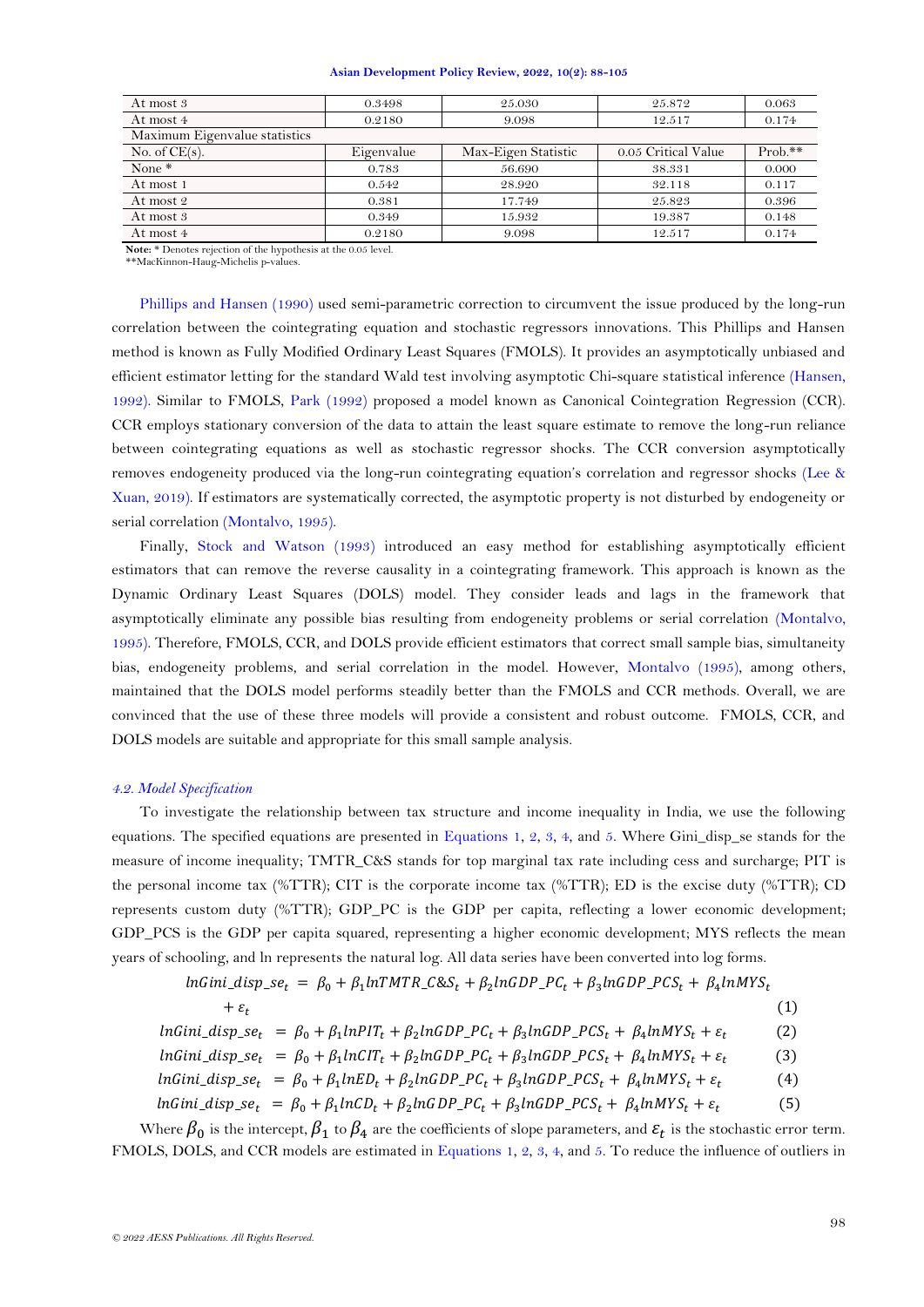our time series data, we transform all the variables into a natural logarithmic form, represented by ln. The same number of control variables is used in each equation.

# *4.3. Coefficient Sign Involving Theoretical Link*

The main variable of interest: The TMTR is a measure of progressivity of personal income tax. The higher the TMTR, the greater will be the burden on the high-income class and the lower the burden will be on the low-income class. Thus, income inequality will be reduced. Hence, we predict that  $\beta_1 < 0$  in [Equation](#page-10-0) 1. As this study inspects the tax structure's effect on income inequality, our variables of interest are individual tax instruments. Personal income tax (PIT) is generally a progressive tax because the tax burden is greater on the high-income class than on the low-income class. So, the more revenue that is raised from personal income tax, the lower income inequality will be. Hence, it assumed that  $\beta_1$ < 0 in [Equation](#page-10-1) 2. Corporate income tax (CIT) is believed to be a progressive tax if the tax falls on capital income earners. However, in open economies, easy and seamless movement of capital from one country to another country shifts the corporate tax burden to labor income. Since labor income recipients naturally have lower average incomes than capital income recipients, CIT leads to higher income inequality [\(Harberger, 1995\)](#page-16-18). Thus, we predict that  $\beta_1$  >/< 0 in [Eq. 3.](#page-10-2) Excise duty (ED) is expected to have a positive effect on income inequality. Hence, this study assumed that  $\beta_1 > 0$  in [Eq. 4.](#page-10-3) Finally, customs duty (CD) is positively related to income inequality due to its regressive nature. So, we assume that  $\beta_1 > 0$  in [Equation](#page-10-4) 5.

Control variables of interest: We have used some control variables in the models; hence, determining their sign is also important. However, the sign of the control variable may vary with the region. We only assign signs based on the general view provided by the extant literature. [Kuznets \(1955\)](#page-16-19) speculated that inequality intensifies first and then declines after a certain point, owing to economic development. This pattern of income inequality relating to economic development over time is referred to as the Kuznets Inverted-U hypothesis. To capture the Kuznets hypothesis, we used GDP per capita (GDP\_PC) to represent a low level of economic development and GDP per capita squared (GDP\_PCS) to indicate a higher level of economic development. If  $\beta_2 > 0$  and  $\beta_3 < 0$ , then an inverted-U-shaped or Kuznets hypothesis holds.

Human capital significantly affects income inequality. If the level of human capital increases, the study expects that it may influence income inequality, as the distribution of income depends on the level and distribution of schooling in the population [\(Coady & Dizioli, 2018\)](#page-15-11). Thus, we used mean years of schooling (MYS) to capture human capital. It assumed that  $\beta_4 < 0$ , indicating that MYS reduces income inequality. However, education is poorly distributed in India, and thus the sign of  $\beta_4$  may be reversed. The control variables remain the same in all equations; thus, the signs of the coefficients for the control variables take the same interpretation.

### *4.4. Estimation Process*

All variables are I(1), which is another point that suggests the use of cointegrating models such as FMOLS, CCR, and DOLS. We estimate the equations mentioned above using EViews 9. For optimum lag selection, we used Akaike Information Criteria (AIC) for estimations. Notably, the long-run covariance is vital, involving time-series conclusions on heteroskedasticity and autocorrelation consistent (HAC) standard error. Long-run covariance is often used for non-stationary time-series analysis under FMOLS, CCR, and DOLS frameworks. To estimate longrun covariance under FMOLS and CCR frameworks, we consider prewhitening with optimum lag selected by AIC and a Bartlett Kernel, Newey-West fixed bandwidth of 4.0000. We estimate the DOLS model with a fixed lead and lag specification instead of letting AIC select lead and lag. This limitation is due to the low number of observations in each data series, which prevent us from considering AIC for lead and lag selection. We used one lead and one lag for the estimation of the DOLS model. We also incorporate HAC standard error and covariance estimated by prewhitening with optimum lag one and a Bartlet Kernel, Newey-West fixed bandwidth of 4.0000 under the DOLS framework. The empirical results are presented in the following section.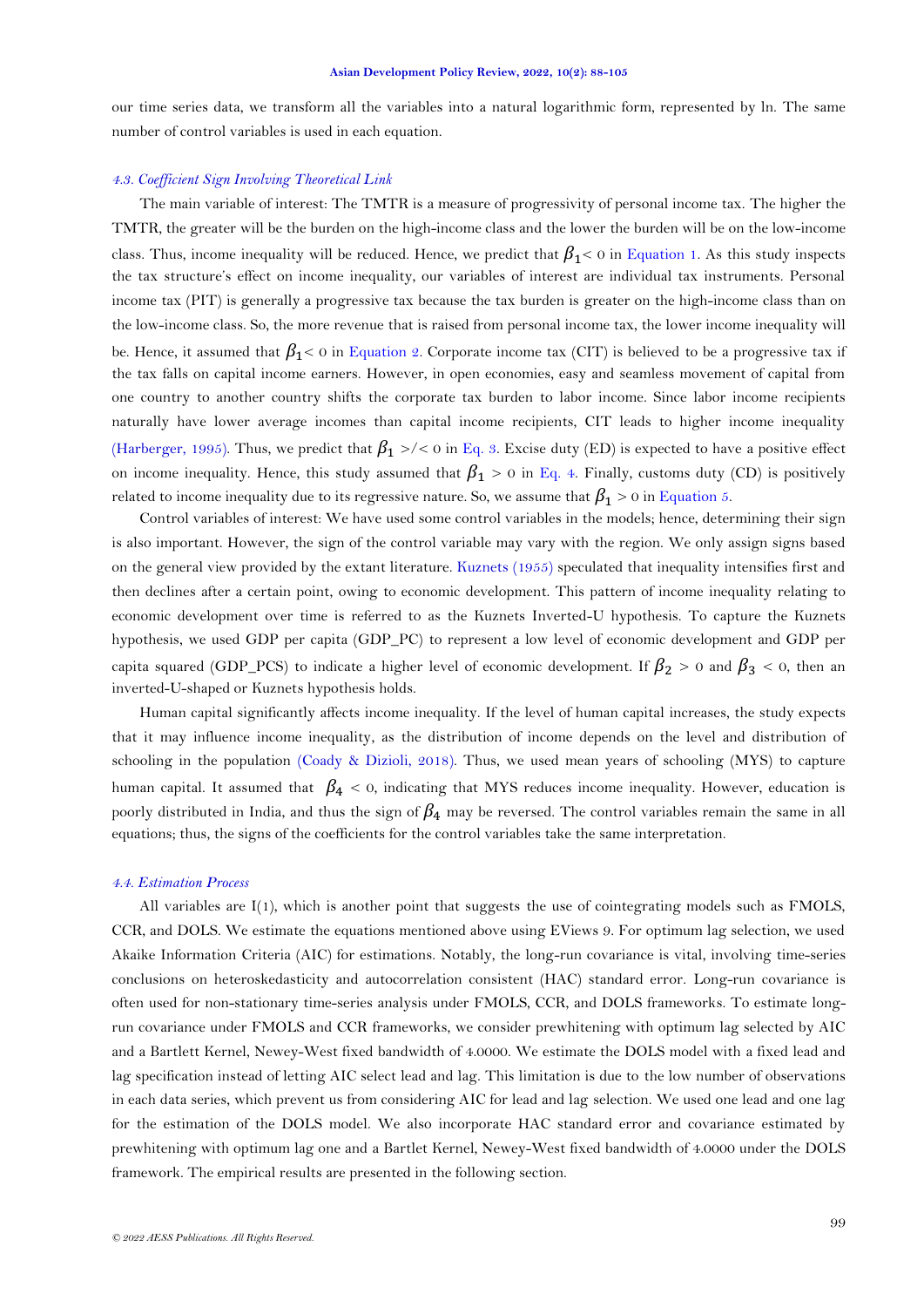## **5. RESULTS AND DISCUSSION**

[Table 6](#page-12-0) displays the outcomes of the FMOLS method in five different equations associated with the top marginal tax rate and four tax ratios as explanatory variables. As per the hypothesis, all the main explanatory variables of interest show the expected signs in relation to income inequality as measured by the Gini coefficient. The results indicate that TMTR\_C&S, PIT/TTR, and CIT/TTR have a negative association with the Gini coefficient.

<span id="page-12-0"></span>

|              | Dependent Variable: lnGini_disp_se          |                                |                       |                           |                       |  |  |  |
|--------------|---------------------------------------------|--------------------------------|-----------------------|---------------------------|-----------------------|--|--|--|
|              | Model: Fully Modified Least Squares (FMOLS) |                                |                       |                           |                       |  |  |  |
| Variable     | Coefficient                                 | Coefficient                    | Coefficient           | Coefficient               | Coefficient           |  |  |  |
|              | (t-statistic)                               | (t-statistic)                  | (t-statistic)         | (t-statistic)             | (t-statistic)         |  |  |  |
|              | $\lceil P\text{-value} \rceil$              | $\lceil P\text{-value} \rceil$ | [TP-value]            | $\lceil$ P-value $\rceil$ | [TP-value]            |  |  |  |
| $(1^{st})$   | $^\prime 2^{\rm nd})$                       | $(3^{\rm rd})$                 | $(4^{\text{th}})$     | (5 <sup>th</sup> )        | $(6^{th})$            |  |  |  |
|              | $-0.100$ ***                                | $-0.004$                       | $-0.014$              | 0.002                     | $0.036***$            |  |  |  |
| lnTax        | $(-3.477)$                                  | $(-0.496)$                     | $(-0.500)$            | (0.124)                   | (3.474)               |  |  |  |
| structure    | $\lceil 0.001 \rceil$                       | $\lceil 0.622 \rceil$          | [0.620]               | [0.901]                   | $\lceil 0.001 \rceil$ |  |  |  |
|              | TMTR_C&S                                    | PIT/TTR                        | CIT/TTR               | ED/TTR                    | CD/TTR                |  |  |  |
|              | $-14.781$ ***                               | $-7.132***$                    | $-7.639$ ***          | $-6.865***$               | $-7.988$ ***          |  |  |  |
| $lnGDP_PC$   | $(-21.900)$                                 | $(-10.790)$                    | $(-6.676)$            | $(-9.369)$                | $(-15.863)$           |  |  |  |
|              | [0.000]                                     | [0.0007]                       | [0.000]               | [0.0007]                  | $\lceil 0.000 \rceil$ |  |  |  |
|              | $0.674***$                                  | $0.326***$                     | $0.347***$            | $0.311***$                | $0.367***$            |  |  |  |
| lnGDP_PCS    | (22.480)                                    | (11.241)                       | (6.926)               | (9.687)                   | (16.435)              |  |  |  |
|              | $\lceil 0.000 \rceil$                       | [0.0007]                       | [0.0007]              | $\lceil 0.000 \rceil$     | [0.0007]              |  |  |  |
|              | $0.431$ ***                                 | $0.208***$                     | $0.295***$            | $0.269***$                | $0.226***$            |  |  |  |
| <i>lnMYS</i> | (8.192)                                     | (3.872)                        | (3.311)               | (4.049)                   | (5.227)               |  |  |  |
|              | $\lceil 0.000 \rceil$                       | [0.0007]                       | [0.0022]              | [0.0007]                  | [0.0007]              |  |  |  |
|              | $80.711***$                                 | $38.752***$                    | $41.653***$           | $37.469$ ***              | $43.049***$           |  |  |  |
| C            | (21.33)                                     | (10.558)                       | (6.593)               | (9.177)                   | (15.550)              |  |  |  |
|              | [0.0007]                                    | $\lceil 0.000 \rceil$          | $\lceil 0.000 \rceil$ | $\lceil 0.000 \rceil$     | $\lceil 0.000 \rceil$ |  |  |  |
| R-square     | 0.385                                       | 0.665                          | 0.667                 | 0.697                     | 0.694                 |  |  |  |

**Table 6.** The results of the FMOLS model.

**Note:** \*\*\* represents significance at the 1% level.

ED/TTR and CD/TTR show a positive association with the Gini coefficient. For example, the 2nd column in [Table 6](#page-12-0) shows that the coefficient of TMTR\_C&S is -0.100, reflecting that a 1% increase in TMTR reduces income inequality by 0.100%. When TMTR increases, the after-tax income of the top income groups declines comparatively more than that of low-income groups [\(Sammartino, 2017\)](#page-17-19). Our results are consistent with [Aaron](#page-15-8)  [\(2015\)](#page-15-8) and [Gale, Kearney, and Orszag \(2015\)](#page-16-20).

The impact of customs duty on income inequality is presented in the first row of the 6th column in [Table 6.](#page-12-0) The coefficient of CD is 0.036, suggesting that a 1% increase in the share of CD in total tax revenue (TTR) increases income inequality by 0.036%. CD is regressive by nature. Hence, a higher CD raises income inequality because more impoverished individuals spend more of their income on consumption than the more affluent section of society and bear a relatively higher CD burden.

Though PIT, CIT, and ED all show the expected signs as per the hypothesis, they do not affect income inequality significantly. It can be concluded that although PIT and CIT can reduce income inequality, they did not affect income inequality significantly during the study period. Similarly, though excise duty increases income inequality due to its regressive nature, it did not affect income inequality during the study period.

Apart from our variable of interest, we consider certain control variables in the model; hence, determining their relationship to income inequality is also essential. The result shows that Kuznets's hypothesis does not prevail for the Indian economy. It demonstrates that the nexus of Indian economic development and inequality is characterized by decreased inequality at a lower level of economic development and significantly increasing inequality at a higher level of economic development, as shown by GDP\_PC and GDP\_PCS in [Table 6.](#page-12-0) All models produce similar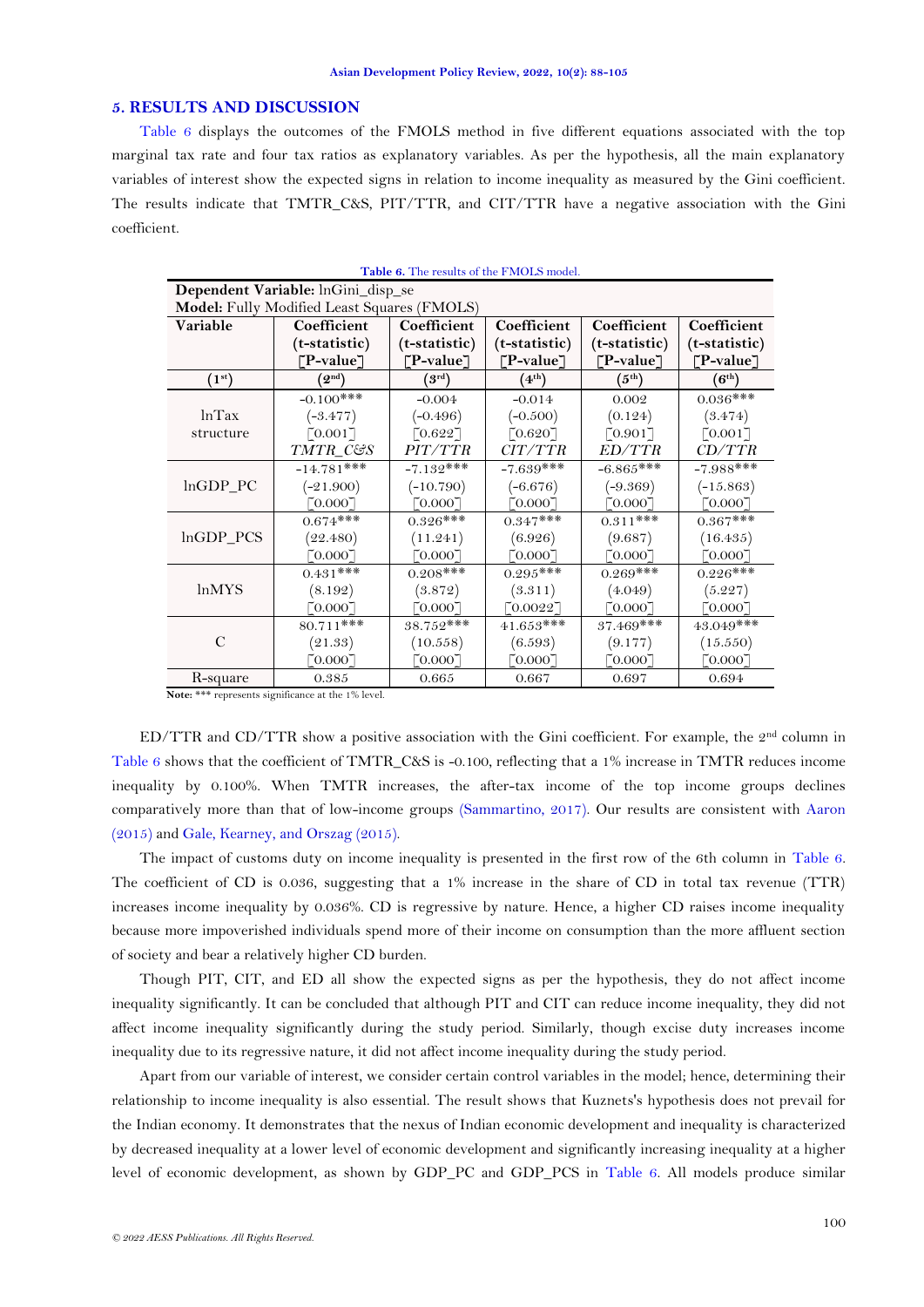results. The signs of GDP per capita and GDP per capita squared are negative and positive, respectively. Both signs are statistically significant. This implies that income inequality declines at a low level of development and increases at a higher level of economic development. Furthermore, human capital as measured by mean years of schooling (MYS) implies that higher levels of education lead to increased income inequality in India. This is because 80% of the population receives a poor quality of education in India. Only the top income classes are able to provide a highquality education to their sons and daughters. Considering the number of factors involved, such as rural-urban, gender, geographical region, cast group, and finally economic status, it is clear that some receive a poor quality of education compared to their counterparts. Therefore, education attainment inequality can be considered one of the causes of rising income inequality in India. Nevertheless, the FMOLS model suggests that the explanatory variables poorly explain the dependent variables, as indicated by  $R^2$ . Therefore, we proceed to test more efficient models, such as DOLS. According to [Montalvo \(1995\)](#page-17-17), FMOLS is less efficient than DOLS.

[Table 7](#page-13-0) demonstrates the results obtained from the estimated DOLS model. Except for excise duty, the DOLS model provides results similar to those obtained from the FMOLS model. However, there are two fundamental differences in the results of the two models. First, the DOLS model provides a higher magnitude relationship between the independent variables used and income inequality (dependent variable). Second, the values in each equation are high in the DOLS model compared to the FMOLS model, indicating that the model is well specified. This is apparent because the DOLS model considers one lag and one lead. Aside from the coefficient of excise duty, the sign of each coefficient is the same in both models (see [Tables](#page-12-0) 6 and [7\)](#page-13-0). This demonstrates that our results are not biased due to the small explanatory power of independent variables under the FMOLS model. We used one lead and one lag to estimate the DOLS model, which specifies well for our data set. There is no significant difference in the results of the FMOLS and DOLS models.

<span id="page-13-0"></span>

| Dependent variable: In Gini disp_se |                                |                       |                       |                       |                       |  |  |  |
|-------------------------------------|--------------------------------|-----------------------|-----------------------|-----------------------|-----------------------|--|--|--|
| Model: Dynamic Least Squares (DOLS) |                                |                       |                       |                       |                       |  |  |  |
| Variable                            | Coefficient                    | Coefficient           | Coefficient           | Coefficient           | Coefficient           |  |  |  |
|                                     | (t-statistic)                  | (t-statistic)         | (t-statistic)         | (t-statistic)         | (t-statistic)         |  |  |  |
|                                     | $\lceil P\text{-value} \rceil$ | [P-value]             | [TP-value]            | ["P-value             | ["P-value             |  |  |  |
| (1 <sup>st</sup> )                  | $\mathbf{Q}^{\mathrm{nd}}$     | $^{9}$ rd)            | $4^{th}$              | $(5^{\rm th})$        | $(6^{th})$            |  |  |  |
| lnTax structure                     | $-0.207***$                    | $-0.011$              | $-0.014$              | $-0.016$              | $0.083$ ***           |  |  |  |
|                                     | $(-2.795)$                     | $(-0.756)$            | $(-0.410)$            | $(-0.580)$            | (2.913)               |  |  |  |
|                                     | [0.011]                        | [0.458]               | [0.685]               | 0.568                 | [0.008]               |  |  |  |
|                                     | TMTR_C&S                       | PIT/TTR               | CIT/TTR               | ED/TTR                | CD/TTR                |  |  |  |
| $lnGDP_PC$                          | $-9.515***$                    | $-6.797**$            | $-6.454***$           | $-7.647***$           | $-7.368**$            |  |  |  |
|                                     | $(-5.769)$                     | $(-2.775)$            | $(-4.679)$            | $(-11.735)$           | (2.543)               |  |  |  |
|                                     | 0.0007                         | 70.011                | [0.0007]              | $\lceil 0.000 \rceil$ | [0.0193]              |  |  |  |
| lnGDP_PCS                           | $0.428***$                     | $0.308***$            | $0.291$ ***           | $0.346***$            | $0.335***$            |  |  |  |
|                                     | (5.818)                        | (2.775)               | (4.710)               | (12.157)              | (2.573)               |  |  |  |
|                                     | $\lceil 0.000 \rceil$          | $\lceil 0.011 \rceil$ | $\lceil 0.000 \rceil$ | [0.000]               | [0.018]               |  |  |  |
| ln MYS                              | $0.275**$                      | 0.276                 | $0.317***$            | $0.321***$            | 0.283                 |  |  |  |
|                                     | (2.350)                        | (1.821)               | (3.557)               | (5.207)               | (1.479)               |  |  |  |
|                                     | $\lceil 0.029 \rceil$          | [0.083]               | [0.002]               | [0.000]               | 0.1547                |  |  |  |
| $\mathbf C$                         | $53.058***$                    | $37.051***$           | $35.318***$           | $41.701***$           | $39.735**$            |  |  |  |
|                                     | (5.764)                        | (2.790)               | (4.702)               | (11.190)              | (2.513)               |  |  |  |
|                                     | $\lceil 0.000 \rceil$          | $0.011$ ]             | (0.000)               | 0.000                 | $\lceil 0.020 \rceil$ |  |  |  |
| R-square                            | 0.830                          | 0.7997                | 0.837                 | 0.888                 | 0.842647              |  |  |  |

|  |  | Table 7. Results of DOLS. |  |  |
|--|--|---------------------------|--|--|
|--|--|---------------------------|--|--|

**Note:** \*\*\* and \*\* represent significance at the 1% and 5% level, respectively.

# **6. ROBUSTNESS CHECK**

The main results and discussion section presented the empirical results obtained from two models: FMOLS and DOLS. Except for the coefficient sign of excise duty, the two models provide consistent results in terms of their coefficient signs. However, the DOLS model demonstrates a higher magnitude relationship between income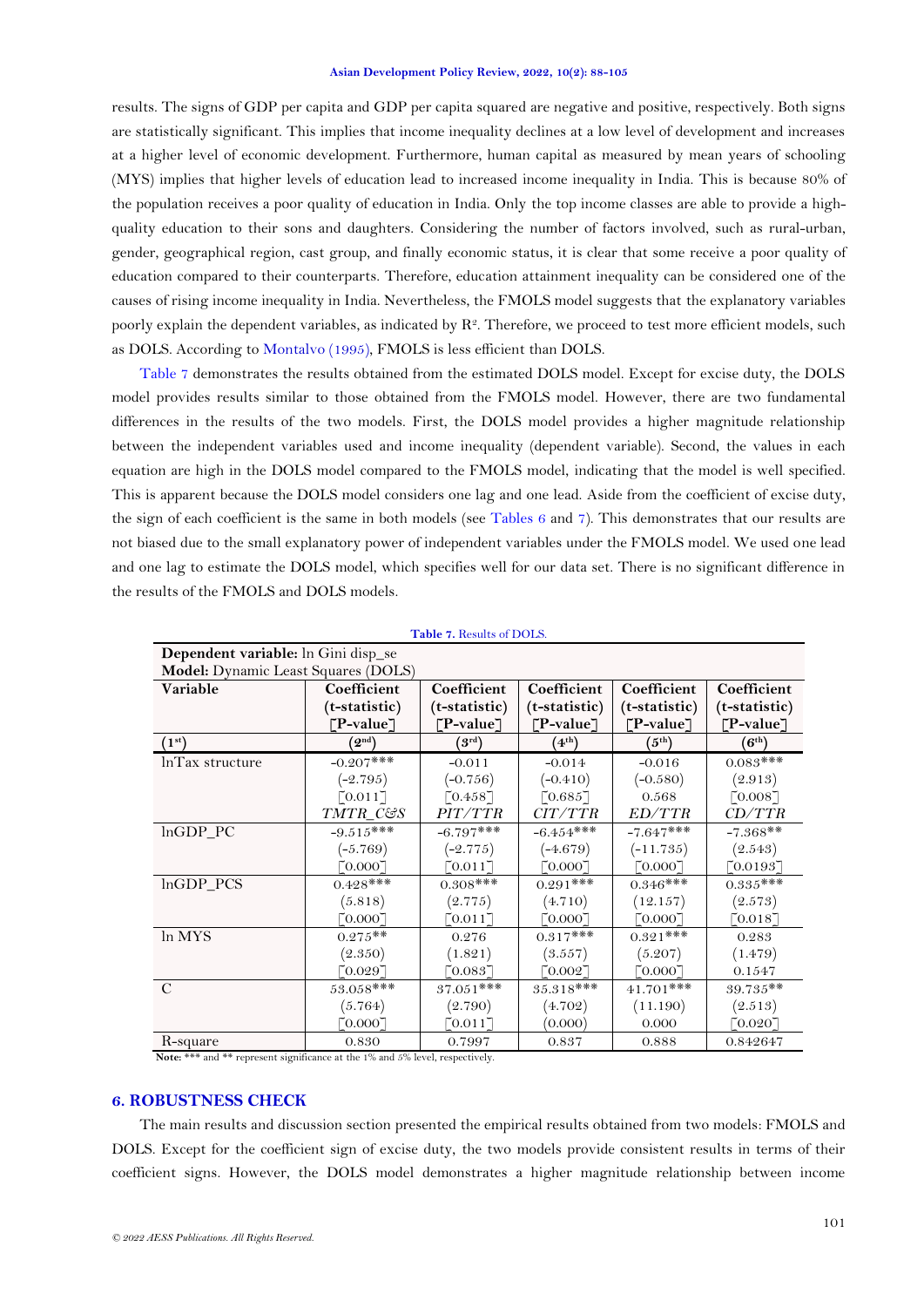inequality and tax variables than the FMOLS model. This discrepancy between the two models compels us to further check the consistency and robustness of the results using the CCR model. The results obtained from CCR are presented in [Table 8.](#page-14-0) The CCR estimation results are very similar to those of DOLS. However, the CCR model shows a lower magnitude relationship between income inequality and all explanatory variables. All other results remain unchanged. All three models demonstrate that the top marginal tax rate (TMTR) reduces income inequality significantly, whereas CD increases income inequality significantly. The impacts of PIT, CIT, and ED on income distribution remain insignificant in India. The results also confirmed that Kuznets' hypothesis does not hold in India. Furthermore, increased human capital aggravates income inequality in India. Finally, our results are robust with alternative modeling.

**Table 8.** Results of the CCR model.

<span id="page-14-0"></span>

|                    |                                                  |                       | <b>Table 8.</b> Results of the CCR model. |                       |                               |  |  |  |
|--------------------|--------------------------------------------------|-----------------------|-------------------------------------------|-----------------------|-------------------------------|--|--|--|
|                    | Dependent Variable: lnGini_disp_se               |                       |                                           |                       |                               |  |  |  |
|                    | Model: Canonical Cointegrating Regression (CCR). |                       |                                           |                       |                               |  |  |  |
| Variable           | Coefficient                                      | Coefficient           | Coefficient                               | Coefficient           | Coefficient                   |  |  |  |
|                    | (t-statistic)                                    | (t-statistic)         | (t-statistic)                             | (t-statistic)         | (t-statistic)                 |  |  |  |
|                    | [P-value]                                        | ⊺P-value ]            | [P-value]                                 | [P-value]             | [TP-value]                    |  |  |  |
| (1 <sup>st</sup> ) | $\left(2^{\text{nd}}\right)$                     | $^{4}$ $\rm{3^{rd}})$ | (4th)                                     | (5 <sup>th</sup> )    | $\langle 6^\text{th} \rangle$ |  |  |  |
| InTax structure    | $-0.090$ ***                                     | $-0.004$              | $-0.001$                                  | $-0.005$              | $0.024***$                    |  |  |  |
|                    | $(-2.609)$                                       | $(-0.541)$            | $(-0.044)$                                | $(-0.264)$            | (2.762)                       |  |  |  |
|                    | $\lceil 0.013 \rceil$                            | $\lceil 0.591 \rceil$ | $\lceil 0.964 \rceil$                     | $\lceil 0.793 \rceil$ | $\lceil 0.009 \rceil$         |  |  |  |
|                    | TMTR_C&S                                         | <i>PIT/TTR</i>        | CIT/TTR                                   | ED/TTR                | CD/TTR                        |  |  |  |
| lnGDP PC           | $-7.931$ ***                                     | $-5.640***$           | $-6.919***$                               | $-6.820***$           | $-6.599***$                   |  |  |  |
|                    | $(-11.948)$                                      | $(-8.499)$            | $(-4.575)$                                | $(-10.290)$           | $(-17.045)$                   |  |  |  |
|                    | [0.0007]                                         | 0.0007                | $\lceil 0.000 \rceil$                     | $\lceil 0.000 \rceil$ | [0.0007]                      |  |  |  |
| lnGDP PCS          | $0.359***$                                       | $0.258***$            | $0.313***$                                | $0.309$ ***           | $0.302$ ***                   |  |  |  |
|                    | (12.341)                                         | (8.999)               | (4.752)                                   | (10.954)              | (18.056)                      |  |  |  |
|                    | 0.0007                                           | 0.0007                | 0.000                                     | $\lceil 0.000 \rceil$ | [0.0007]                      |  |  |  |
| <b>lnMYS</b>       | $0.257***$                                       | $0.162$ ***           | $0.271**$                                 | $0.266$ ***           | 0.216478                      |  |  |  |
|                    | (4.526)                                          | (2.745)               | (2.321)                                   | (3.873)               | 5.655596                      |  |  |  |
|                    | 0.0007                                           | [0.0097]              | $\lceil 0.026 \rceil$                     | $\lceil 0.000 \rceil$ | 0.0000                        |  |  |  |
| $\mathcal{C}$      | 43.693***                                        | $30.593***$           | 37.788***                                 | 37.282***             | $35.659***$                   |  |  |  |
|                    | (11.627)                                         | (8.249)               | (4.515)                                   | (9.814)               | (16.471)                      |  |  |  |
|                    | 0.0007                                           | 70.0007               | $\lceil 0.000 \rceil$                     | [0.0007]              | $\lceil 0.000 \rceil$         |  |  |  |
| R-square           | 0.663                                            | 0.628                 | 0.675                                     | 0.697                 | 0.711                         |  |  |  |

Note: \*\*\* and \*\* represents significance at the 1% and 5% level, respectively.

# **7. CONCLUSION**

Even before the Covid-19 pandemic, income inequality was high in India. The pernicious impact of Covid-19 added fuel to the fire by causing a reduction in the share of income held by marginalized sections of society. The high level of income inequality may lead to a substantial loss of human development and economic performance in India. Hence, rigorous macroeconomic policies are urgently required to ameliorate income distribution in India. Taxation is one of the conventional and direct policies to bring about income redistribution. In this context, we sought to answer the following questions. Do conventional prescriptions of taxation affect income inequality in India? Does taxation improve or worsen income distribution in India? Which tax parameter improves income distribution? This analysis has addressed these questions. To the best of our knowledge, no single analysis involving India has previously examined the effects of tax structure on income inequality. Against this background, the present study has scrutinized the effects of tax structure on income inequality in the Indian context.

Using a time-series dataset from 1980 to 2019 and employing the robust time-series techniques of FMOLS, DOLS, and CCR, we have estimated the relationship between individual tax instruments and income inequality as measured by the standardized Gini coefficient of household disposable income. The empirical exercises have shown that the TMTR reduces income inequality, whereas CD significantly aggravates income inequality in India. The results confirm that PIT, CIT, and ED do not significantly affect income inequality. Thus, the conventional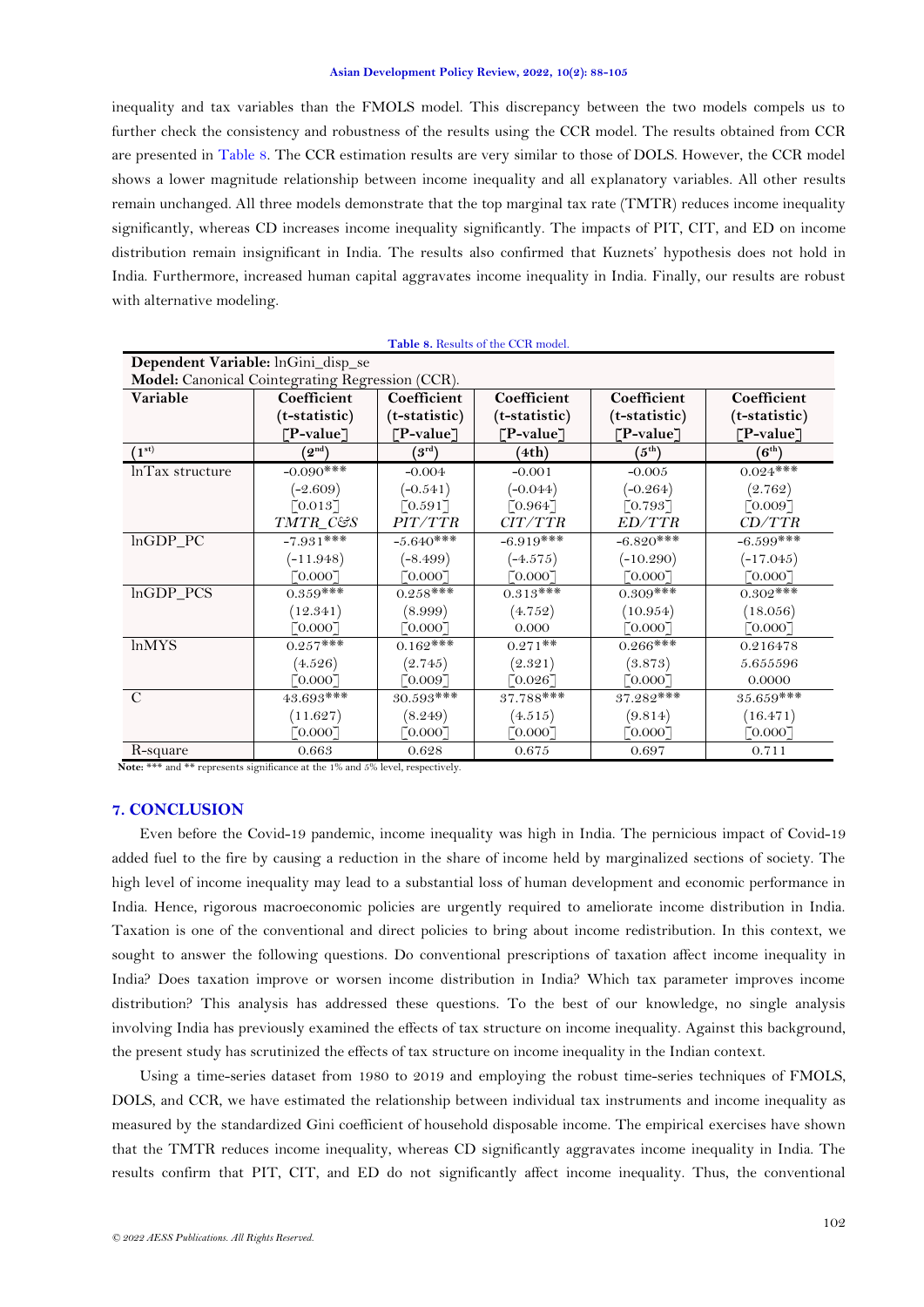prescription of using taxation to redistribute income in India only works if TMTR increases and no other taxes significantly increase income inequality. Moreover, Kuznets' hypothesis was shown not to hold in the case of India. Finally, the results also corroborate that human capital increases income inequality in India. Given these findings, the present study suggests that increasing the top marginal tax rate (TMTR) can reduce income inequality in India. To promote the redistributive effect of potential taxation, the Indian government needs to switch from a regressive tax structure to a progressive tax structure by increasing TMTR and reducing CD. The government should balance tax revenue receipts by imposing higher taxes on the rich through progressive personal income tax and lower taxes on the poor by cutting consumption taxes such as excise duty and customs duty.

Moreover, the results show that a rise in current economic development, as measured in GDP per capita, improves income distribution. Thus, the Government of India should adopt comprehensive macroeconomic policies that encourage inclusive growth and improve income distribution. Human capital captured by mean years of schooling shows that an increase in income inequality can be attributed to the unequal distribution of quality education. Therefore, quality education for all is the need of the hour, not only to reduce income inequality but also to benefit sustainable economic growth in India. The present analysis has only considered the long-run relationship between tax variables and income inequality and has ignored the short-run relationship between the two. Future research could consider the short-run relationship between tax variables and income inequality in India.

**Funding:** This study received no specific financial support. **Competing Interests:** The authors declare that they have no competing interests. **Authors' Contributions:** All authors contributed equally to the conception and design of the study.

# **REFERENCES**

<span id="page-15-8"></span>Aaron, H. (2015). *Can taxing the rich reduce inequality? You bet it can*: Economic Studies at The Brookings Institution.

- <span id="page-15-3"></span>Aggarwal, P. K. (1990). An empirical analysis of redistributive impact of the personal income tax: A case study of India. Working Paper No. 7. National Institute of Public Finance and Policy, New Delhi.
- <span id="page-15-10"></span>Arltova, M., & Fedorova, D. (2016). Selection of unit root test on the basiss of length of the time series and value of AR (1) parameter. *Statistika-Statistics and Economy Journal, 96*(3), 47-64.
- <span id="page-15-4"></span>Atkinson, A. B., & Stiglitz, J. (1976). The design of tax structure: Direct versus indirect taxation. *Journal of Public Economics, 6*(1- 2), 55-75.Available at: https://doi.org/10.1016/0047-2727(76)90041-4.
- <span id="page-15-1"></span>Bird, R. M., & Zolt, E. M. (2013). Taxation and inequality in the Americas: Changing the fiscal contract? International center for public policy working paper series. Paper No. 50. Andrew Young School of Policy Studies, Georgia State University, GA.
- <span id="page-15-6"></span>Burman, L. E. (2013). Taxes and inequality. *Tax Law Review, 66*, 563-592.
- <span id="page-15-9"></span>Cevik, S., & Correa-Caro, C. (2015). Growing (un) equal: Fiscal policy and income inequality in China and BRIC+. *Journal of the Asia Pacific Economy, 25*(4), 634-653.Available at: https://doi.org/10.1080/13547860.2019.1699985.
- <span id="page-15-0"></span>Chancel, L., Piketty, T., Saez, E., & Zucman, G. (2022). World inequality report 2022: World inequality lab. Retrieved from: https://bibliotecadigital.ccb.org.co/handle/11520/27510.
- <span id="page-15-2"></span>Chancel, L., & Piketty, T. (2019). Indian income inequality, 1922-2015: From British Raj to Billionaire Raj? *Review of Income and Wealth, 65*, S33-S62.Available at: https://doi.org/10.1111/roiw.12439.
- <span id="page-15-7"></span>Ciminelli, G., Ernst, E., Merola, R., & Giuliodori, M. (2019). The composition effects of tax-based consolidation on income inequality. *European Journal of Political Economy, 57*, 107-124.Available at: https://doi.org/10.1016/j.ejpoleco.2018.08.009.
- <span id="page-15-11"></span>Coady, D., & Dizioli, A. (2018). Income inequality and education revisited: Persistence, endogeneity and heterogeneity. *Applied Economics, 50*(25), 2747-2761.Available at: https://doi.org/10.1080/00036846.2017.1406659.
- <span id="page-15-5"></span>Cremer, H., Pestieau, P., & Rochet, J.-C. (2001). Direct versus indirect taxation: The design of the tax structure revisited. *International Economic Review, 42*(3), 781-800.Available at: https://doi.org/10.1111/1468-2354.00133.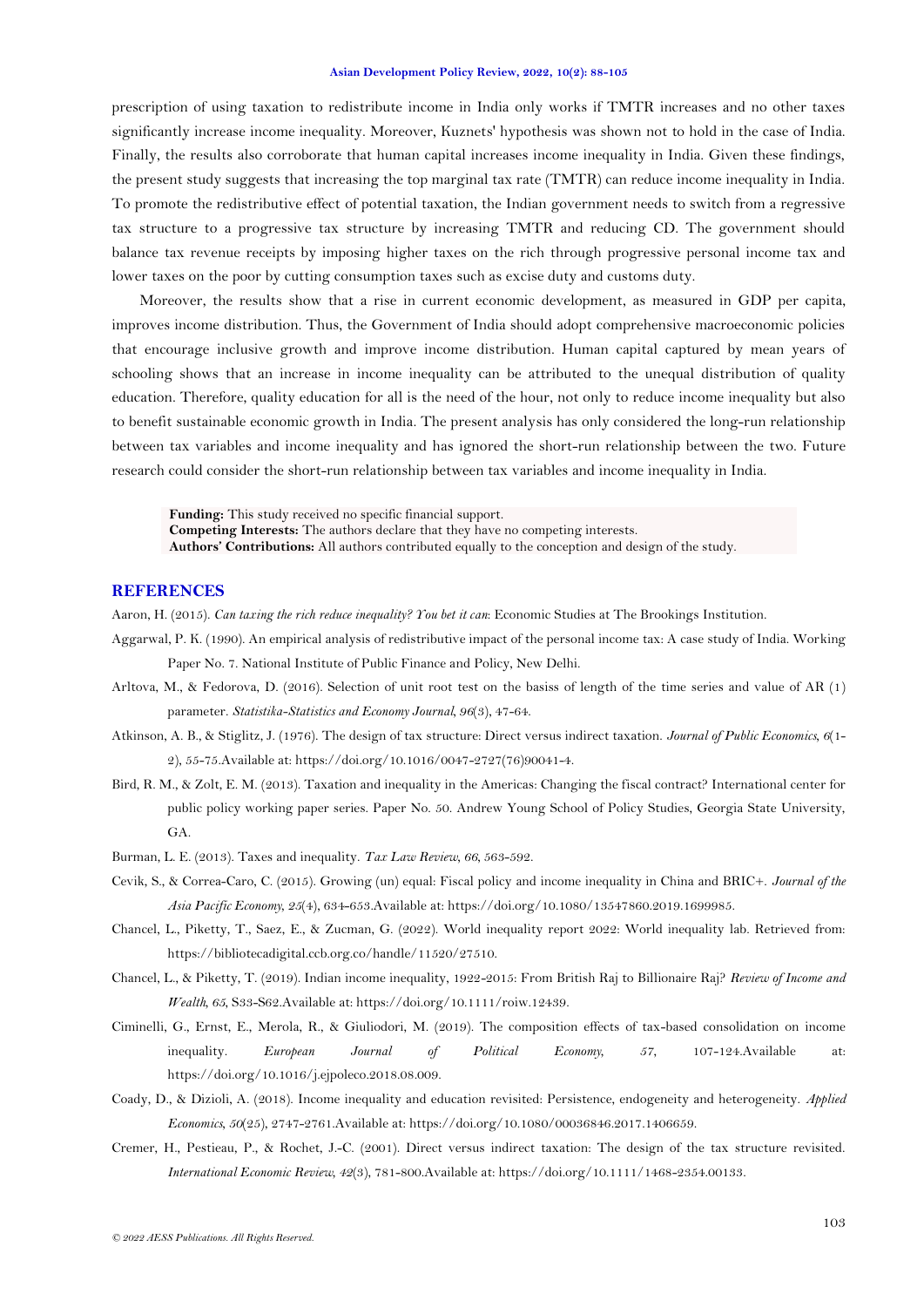- <span id="page-16-6"></span>Duncan, D., & Peter, S. K. (2016). Unequal inequalities: Do progressive taxes reduce income inequality? *International Tax and Public Finance, 23*(4), 762-783.Available at: https://doi.org/10.1007/s10797-016-9412-5.
- <span id="page-16-3"></span>Engle, R. F., & Granger, C. W. J. (1987). Co-integration and error correction: Representation, estimation, and testing. *Econometrica, 55*(2), 251-276.Available at: https://doi.org/10.2307/1913236.
- <span id="page-16-20"></span>Gale, W. G., Kearney, M. S., & Orszag, P. R. (2015). Would a significant increase in the top income tax rate substantially alter income inequality? *Economic Studies at Brookings, 3*(7), 1-4.
- <span id="page-16-2"></span>García-Peñalosa, C., & Turnovsky, S. J. (2011). Taxation and income distribution dynamics in a neoclassical growth model. *Journal of Money, Credit and Banking, 43*(8), 1543-1577.Available at: https://doi.org/10.1111/j.1538- 4616.2011.00458.x.
- <span id="page-16-12"></span>Guillaud, E., Olckers, M., & Zemmour, M. (2017). Four levers of redistribution: The impact of tax and transfer systems on inequality reduction.
- <span id="page-16-13"></span>Hanni, M., Martner, R., & Podesta, A. (2015). The redistributive potential of taxation in Latin America. *CEPAL Review, 16*, 7- 26.Available at: [http://dx.doi.org/10.18356/4bfdcb5d-en.](http://dx.doi.org/10.18356/4bfdcb5d-en)
- <span id="page-16-16"></span>Hansen, B. E. (1992). Tests for parameter instability in regressions with I(1) processes. *Journal of Business and Economic Statistics, 10*(3), 321-335.Available at: https://doi.org/10.1080/07350015.1992.10509908.
- <span id="page-16-18"></span>Harberger, A. C. (1995). The ABCs of corporation tax incidence: Insights into the open-economy case. *Tax Policy and Economic Growth*, 51-73.
- <span id="page-16-11"></span>Heisz, A., & Murphy, B. (2016). The role of taxes and transfers in reducing income inequality. *Income Inequality: The Canadian Story, 5*, 435-477.
- <span id="page-16-9"></span>Immervoll, H., Levy, H., Nogueira, J. R., O' Donoghue, C., & De Siqueira, R. B. (2006). The impact of Brazil's tax-benefit system on inequality and poverty. IZA Discussion Papers. No. 2114. Institute for the Study of Labour (IZA), Bonn.
- <span id="page-16-8"></span>Iosifidi, M., & Mylonidis, N. (2017). Relative effective taxation and income inequality: Evidence from OECD countries. *Journal of European Social Policy, 27*(1), 57-76.Available at: https://doi.org/10.1177/0958928716672182.
- <span id="page-16-10"></span>Ivaškaitė-Tamošiūnė, V., Maestri, V., Malzubris, J., Poissonnier, A., & Vandeplas, A. (2018). The effect of taxes and benefits reforms on poverty and inequality in Latvia. Directorate General Economic and Financial Affairs (DG ECFIN), European commission, ECONOMIC BRIEF 039. Retrieved from: https://ec.europa.eu/info/sites/default/files/economy-finance/eb039\_en.pdf.
- <span id="page-16-4"></span>Jackobsson, U. (1976). On the measurement of the degree of progression. *Journal of Public Economics, 5*(1-2), 161-168.Available at: https://doi.org/10.1016/0047-2727(76)90066-9.
- <span id="page-16-14"></span>Jaumotte, F., & Papageorgiou, S. C. L. (2008). Rising income inequality: Technology, or trade and financial globalization? *IMF WP, 8*, 185.
- <span id="page-16-15"></span>Johansen, S. (1988). Statistical analysis of cointegration vectors. *Journal of Economic Dynamics and Control, 12*(2-3), 231-254.Available at: https://doi.org/10.1016/0165-1889(88)90041-3.
- <span id="page-16-5"></span>Kakwani, N. C. (1977). Measurement of tax progressivity: An international comparison. *The Economic Journal, 87*(345), 71- 80.Available at: https://doi.org/10.2307/2231833.
- <span id="page-16-1"></span>Kaldor, N. (1963). Will underdeveloped countries learn to tax? *Foreign Affairs, 41*, 410-419.Available at: https://doi.org/10.2307/20029626.
- <span id="page-16-19"></span>Kuznets, S. (1955). Economic growth and income inequality. *The American Economic, 45*(1), 1–28.
- <span id="page-16-7"></span>Lambert, P. J. (1993). Inequality reduction through the income tax. *Economica, 60*(239), 357-365.Available at: https://doi.org/10.2307/2554857.
- <span id="page-16-17"></span>Lee, J. W., & Xuan, Y. (2019). Effects of technology and innovation management and total factor productivity on the economic growth of China. *The Journal of Asian Finance, Economics, and Business, 6*(2), 63-73.Available at: [http://dx.doi.org/10.13106/jafeb.2019.vol6.no2.63.](http://dx.doi.org/10.13106/jafeb.2019.vol6.no2.63)
- <span id="page-16-0"></span>Mahendra, D. S. (2018). Inequality, employment and public policy. Working Paper No. 2018-003 Indira Gandhi Institute of Development Research, Mumbai.